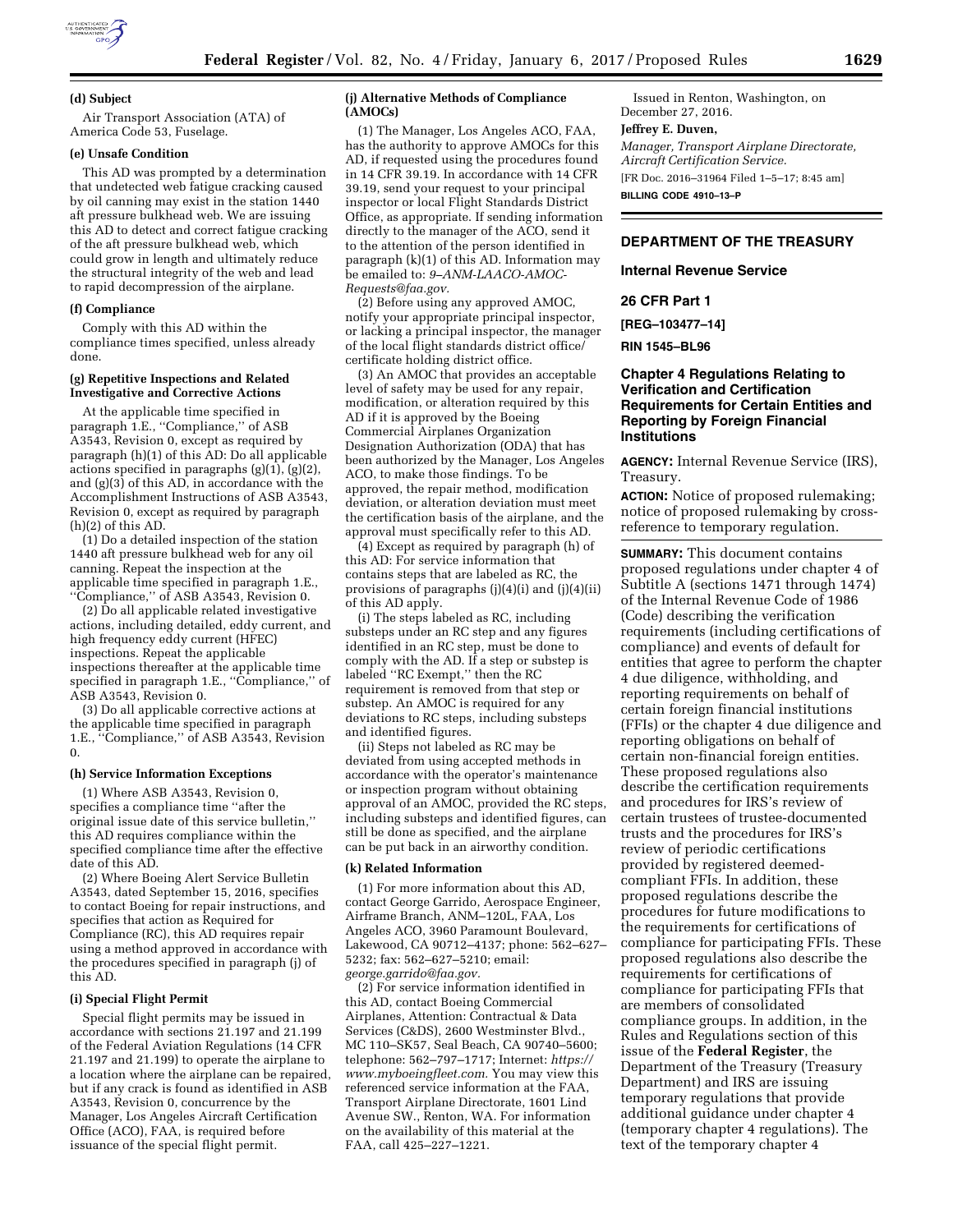regulations also serves as the text of the regulations contained in this document that are proposed by cross-reference to the temporary chapter 4 regulations. The preamble to the temporary chapter 4 regulations explains the temporary chapter 4 regulations and these proposed regulations that crossreference to the temporary chapter 4 regulations.

**DATES:** Written or electronic comments and requests for a public hearing must be received by April 6, 2017.

**ADDRESSES:** Send submissions to: CC:PA:LPD:PR (REG–103477–14), Internal Revenue Service, Room 5203, P.O. Box 7604, Ben Franklin Station, Washington, DC 20044. Submissions may be hand-delivered Monday through Friday between the hours of 8 a.m. and 4 p.m. to CC:PA:LPD:PR (REG–103477– 14), Courier's Desk, Internal Revenue Service, 1111 Constitution Avenue NW., Washington, DC 20224; or sent electronically via the Federal eRulemaking Portal at *[http://](http://www.regulations.gov) [www.regulations.gov](http://www.regulations.gov)* (IRS–REG– 103477–14).

# **FOR FURTHER INFORMATION CONTACT:**  Concerning the proposed regulations, Kamela Nelan, (202) 317–6942; concerning submissions of comments and/or requests for a public hearing, Regina Johnson, (202) 317–6901 (not toll free numbers).

### **SUPPLEMENTARY INFORMATION:**

### **Background**

### **I. In General**

### *A. Chapter 4*

Sections 1471 through 1474 under chapter 4 of Subtitle A (chapter 4) were added to the Code on March 18, 2010, as part of the Hiring Incentives to Restore Employment Act of 2010, Public Law 111–147. Chapter 4 (commonly known as the Foreign Account Tax Compliance Act, or FATCA) generally requires withholding agents to withhold tax on certain payments to foreign financial institutions (FFIs) that do not agree to report certain information to the IRS regarding their U.S. accounts under section 1471(b)(1). Chapter 4 also generally requires withholding agents to withhold tax on certain payments to certain non-financial foreign entities (NFFEs) that do not provide to the withholding agent information on their substantial United States owners (substantial U.S. owners) or a certification that they have no such owners. On January 28, 2013, final regulations (TD 9610) under chapter 4 were published in the **Federal Register**  (78 FR 5874), and on September 10, 2013, corrections to the final regulations

were published in the **Federal Register**  (78 FR 55202). TD 9610 and the September 2013 corrections are referred to collectively in this preamble as the 2013 final regulations. On March 6, 2014, temporary regulations (TD 9657) under chapter 4 were published in the **Federal Register** (79 FR 12812) and corrections to the temporary regulations were published in the **Federal Register**  on July 1, 2014, and November 18, 2014 (79 FR 37175 and 78 FR 68619, respectively). In this preamble, TD 9657 and the corrections thereto are referred to collectively as the 2014 temporary regulations, and together with the 2013 final regulations, as the chapter 4 regulations. A notice of proposed rulemaking cross-referencing the 2014 temporary regulations was published in the **Federal Register** on March 6, 2014 (79 FR 12868).

To address situations where foreign law would prevent an FFI from reporting directly to the IRS the information required by chapter 4, the Treasury Department, in collaboration with certain foreign governments, developed two alternative model intergovernmental agreements, known as the Model 1 IGA and the Model 2 IGA. Under the Model 1 IGA, an FFI that is treated as a reporting Model 1 FFI is treated as complying with and not subject to withholding under section 1471 provided that the FFI complies with the requirements specified in the Model 1 IGA and reports information about its U.S. accounts to the Model 1 IGA jurisdiction, which is followed by the automatic exchange of that information on a government-togovernment basis with the United States. Under the Model 2 IGA, an FFI that is treated as a reporting Model 2 FFI follows the terms of the FFI agreement and reports information about U.S. accounts directly to the IRS. See Revenue Procedure 2014–38, 2014–29 I.R.B. 131, as may be amended, for the FFI agreement. An FFI identified as a nonreporting financial institution pursuant to a Model 1 or Model 2 IGA is not required to report information on U.S. accounts unless specifically required as a condition of its applicable chapter 4 status.

## **II. Background on Sponsored Entities**

## *A. In General*

The chapter 4 regulations permit certain FFIs and NFFEs to be sponsored by other entities for purposes of satisfying their chapter 4 requirements. Under the 2013 final regulations, an FFI treated as complying with the requirements of section 1471(b)(1) (a deemed-compliant FFI) includes a

sponsored FFI. In addition, the 2014 temporary regulations provide that a NFFE excepted from providing information regarding its substantial U.S. owners to a withholding agent (an excepted NFFE) includes a NFFE that is a direct reporting NFFE or a sponsored direct reporting NFFE. In the preamble to the 2014 temporary regulations, the Treasury Department and IRS announced that regulations describing the verification requirements of a sponsoring entity of a sponsored FFI or sponsored direct reporting NFFE (sponsored entities) would be proposed and issued separately from the 2014 temporary regulations.

## *B. Background on Sponsored FFIs and Trustee-Documented Trusts*

The chapter 4 regulations provide two general categories of deemed-compliant FFIs: Registered deemed-compliant FFIs and certified deemed-compliant FFIs. A registered deemed-compliant FFI includes an FFI that satisfies the requirements of § 1.1471–5(f)(1)(i)(F)(*1*) or (*2*) to qualify as either a sponsored investment entity or a sponsored controlled foreign corporation. A certified deemed-compliant FFI includes an FFI that satisfies the requirements of  $\S 1.1471 - 5(f)(2)(iii)$  to qualify as a sponsored, closely-held investment vehicle. The chapter 4 regulations provide that a sponsored FFI under any of the foregoing sections must have an agreement with a sponsoring entity under which the sponsoring entity performs, on behalf of the sponsored FFI, all of the due diligence, withholding, reporting, and other requirements that the FFI would have been required to perform if it were a participating FFI. A sponsoring entity of a sponsored FFI must register with the IRS as a sponsoring entity on Form 8957, FATCA Registration, via the FATCA registration Web site available at *<http://www.irs.gov/fatca>*, and must also register any sponsored investment entity or sponsored controlled foreign corporation within the time specified in § 1.1471–5(f)(1)(i)(F)(*3*)(*iii*). The 2014 temporary regulations reserve on the rules for verification of compliance and the events of default for a sponsoring entity of a sponsored FFI.

The Model 1 and Model 2 IGAs treat certain financial institutions as nonreporting financial institutions. Under Annex II of the Model 1 IGA, a nonreporting financial institution that is a sponsored investment entity, sponsored controlled foreign corporation, or sponsored, closely held investment vehicle is treated as a deemed-compliant FFI for purposes of section 1471. A sponsoring entity of a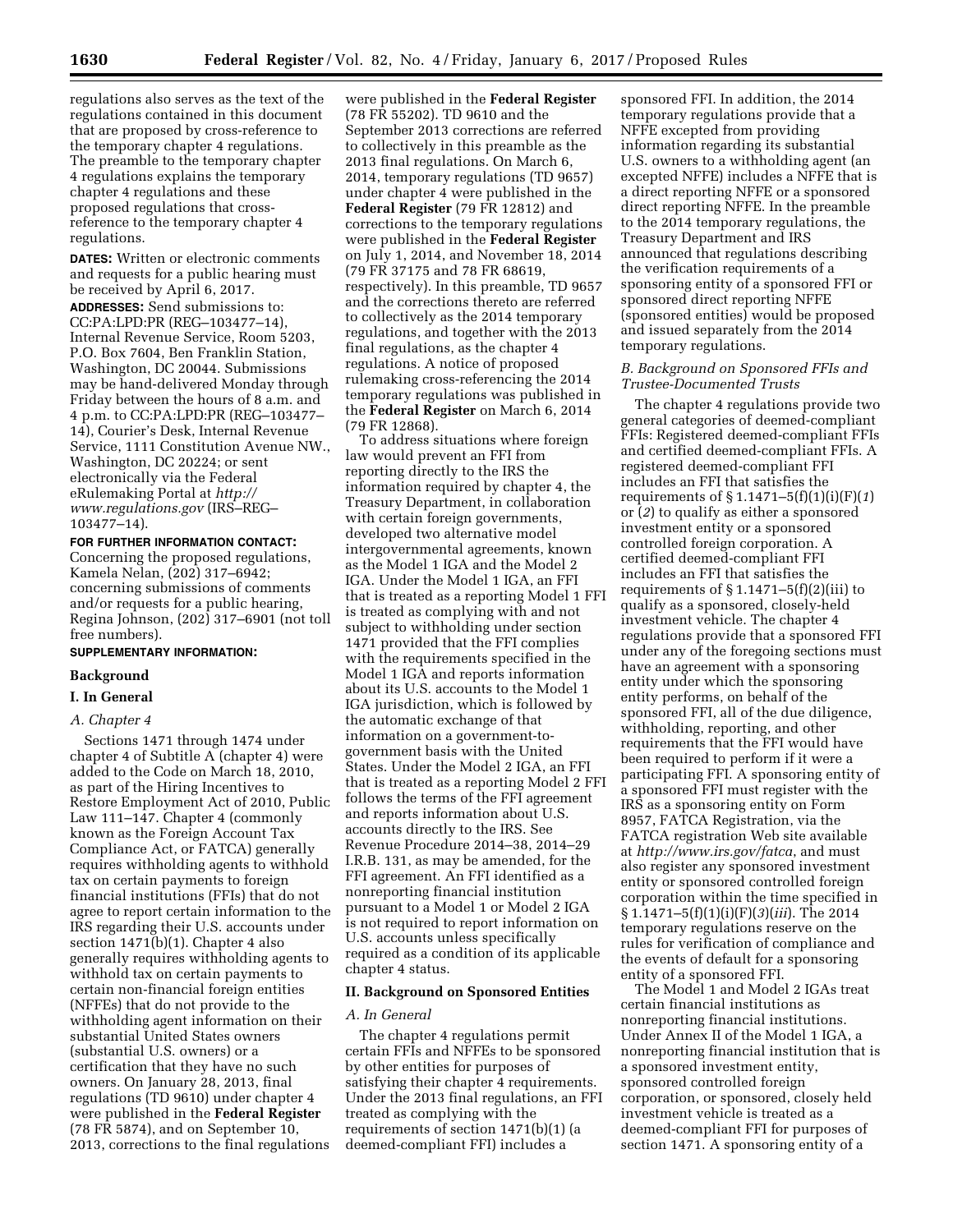sponsored entity subject to a Model 1 IGA agrees to perform, on behalf of the sponsored entity, all of the due diligence, withholding, reporting, and other requirements that the sponsored entity would have been required to perform if it were a reporting Model 1 financial institution. As a result, a sponsoring entity of a sponsored entity subject to a Model 1 IGA reports to the applicable Model 1 IGA jurisdiction with respect to the financial accounts maintained by the sponsored entity.

Under the Model 1 and Model 2 IGAs, a nonreporting financial institution includes a financial institution that ''otherwise qualifies as a deemedcompliant FFI . . . under relevant U.S. Treasury Regulations.'' Thus, a financial institution covered by a Model 1 or Model 2 IGA may choose to qualify as a sponsored investment entity, controlled foreign corporation, or closely held investment vehicle pursuant to § 1.1471–5(f) instead of Annex II of the Model 1 or Model 2 IGA. In such a case, the financial institution must satisfy all of the requirements applicable to such an entity in the regulations, including the requirement for the sponsoring entity to report information directly to the IRS, even in the case of a financial institution covered by a Model 1 IGA.

Under Annex II of the Model 2 IGA, a financial institution that is a sponsored investment entity or sponsored controlled foreign corporation is treated as a registered deemed-compliant FFI, and a financial institution that is a sponsored, closely held investment vehicle is treated as a certified deemed-compliant FFI. A sponsoring entity of a sponsored entity subject to a Model 2 IGA agrees to perform, on behalf of the sponsored entity, all of the due diligence, withholding, reporting, and other requirements that the sponsored entity would have been required to perform if it were a reporting Model 2 FFI. As a result, the sponsoring entity of a sponsored entity subject to a Model 2 IGA registers with the IRS and reports to the IRS with respect to financial accounts of the sponsored entity. Annex II of the Model 2 IGA also provides that a registered deemed-compliant FFI must register with the IRS on the FATCA registration Web site and have its responsible officer certify every three years to the IRS that all of the requirements for the deemed-compliant category claimed by the financial institution have been satisfied since July 1, 2014.

The Model 1 and Model 2 IGAs treat certain FFIs that are trusts as nonreporting financial institutions.

Under Annex II of the Model 1 IGA, a financial institution that is a trusteedocumented trust is treated as a deemed-compliant FFI. Under Annex II of the Model 2 IGA, a financial institution that is a trustee-documented trust is treated as a certified deemedcompliant FFI. Under both the Model 1 IGA and the Model 2 IGA, a trust qualifies as a trustee-documented trust provided that the trustee of the trust is a U.S. financial institution, reporting Model 1 FFI, or participating FFI that reports all of the information required to be reported pursuant to the IGA with respect to U.S. accounts or U.S. reportable accounts (as applicable) of the trust. A trustee of a trusteedocumented trust subject to a Model 1 or Model 2 IGA should register with the IRS. A trustee of a trustee-documented trust subject to a Model 2 IGA reports to the IRS with respect to the trust, whereas a trustee of a trusteedocumented trust subject to a Model 1 IGA reports to the applicable Model 1 IGA jurisdiction.

## *C. Background on Sponsored Direct Reporting NFFEs*

Section 1472(c)(1)(G) permits the Treasury Department and IRS to issue regulations exempting withholding agents from withholding or reporting under section 1472(a) with respect to payments beneficially owned by certain persons identified by the Treasury Department and IRS, which are referred to in the chapter 4 regulations as excepted NFFEs. As noted in Part II.A of this Background, the 2014 temporary regulations include direct reporting NFFEs as a class of excepted NFFEs.

A direct reporting NFFE is a NFFE that elects to report information about its substantial U.S. owners directly to the IRS (rather than to the withholding agent) and that meets the requirements of § 1.1472–1(c)(3). A direct reporting NFFE may elect to be treated as a sponsored direct reporting NFFE if another entity, other than a nonparticipating FFI, agrees to act as its sponsoring entity for performing all of the due diligence, reporting, and other requirements that the NFFE would have been required to perform as a direct reporting NFFE. The sponsoring entity of a sponsored direct reporting NFFE must register with the IRS as a sponsoring entity and must also register the NFFE with the IRS as a sponsored direct reporting NFFE as required in the chapter 4 regulations. The sponsoring entity must also comply with the verification procedures and other compliance-related requirements provided in the regulations. The 2014 temporary regulations reserve on the

verification procedures and the events of default for a sponsoring entity of a sponsored direct reporting NFFE.

Under section VI(b) of Annex I of the Model 1 and Model 2 IGAs, an active NFFE includes a NFFE that is treated as an excepted NFFE under the chapter 4 regulations. An active NFFE (including a direct reporting NFFE) does not need to be reported as a U.S. account by a reporting Model 1 FFI or reporting Model 2 FFI with which the NFFE holds an account.

## **III. Background on Verification Requirements for Participating FFIs and Compliance FIs**

Under the chapter 4 regulations, a participating FFI is required to establish and implement a compliance program for satisfying its requirements under § 1.1471–4. The responsible officer of the FFI must periodically certify to the IRS that the FFI maintains effective internal controls or, if the responsible officer cannot make this certification, he or she must make a qualified certification. If there is an event of default, the IRS will notify the FFI and request remediation. The FFI must respond to the notice of default and provide information to the IRS. If the FFI does not provide a response, the IRS may deliver a notice of termination that terminates the FFI's participating FFI status.

The chapter 4 regulations permit a participating FFI that is a member of an expanded affiliated group to elect to be part of a consolidated compliance program under the authority of a participating FFI, reporting Model 1 FFI, or U.S. financial institution that is a member of the same expanded affiliated group (compliance FI). The compliance FI must establish and maintain the consolidated compliance program and perform a consolidated periodic review on behalf of each member FFI that elects to be part of the consolidated compliance program (electing FFI).

## **IV. Background on Certification Requirements for Registered Deemed-Compliant FFIs**

An FFI may be a registered deemedcompliant FFI if it meets the requirements of a class of FFIs specified in § 1.1471–5(f)(1). Certain classes of registered deemed-compliant FFIs have compliance obligations as a condition of their status under this section. For example, a registered deemed-compliant FFI that is a nonreporting member of a participating FFI group under § 1.1471– 5(f)(1)(i)(B) must monitor its accounts to ensure that it identifies any account that becomes a U.S. account or an account held by a recalcitrant account holder or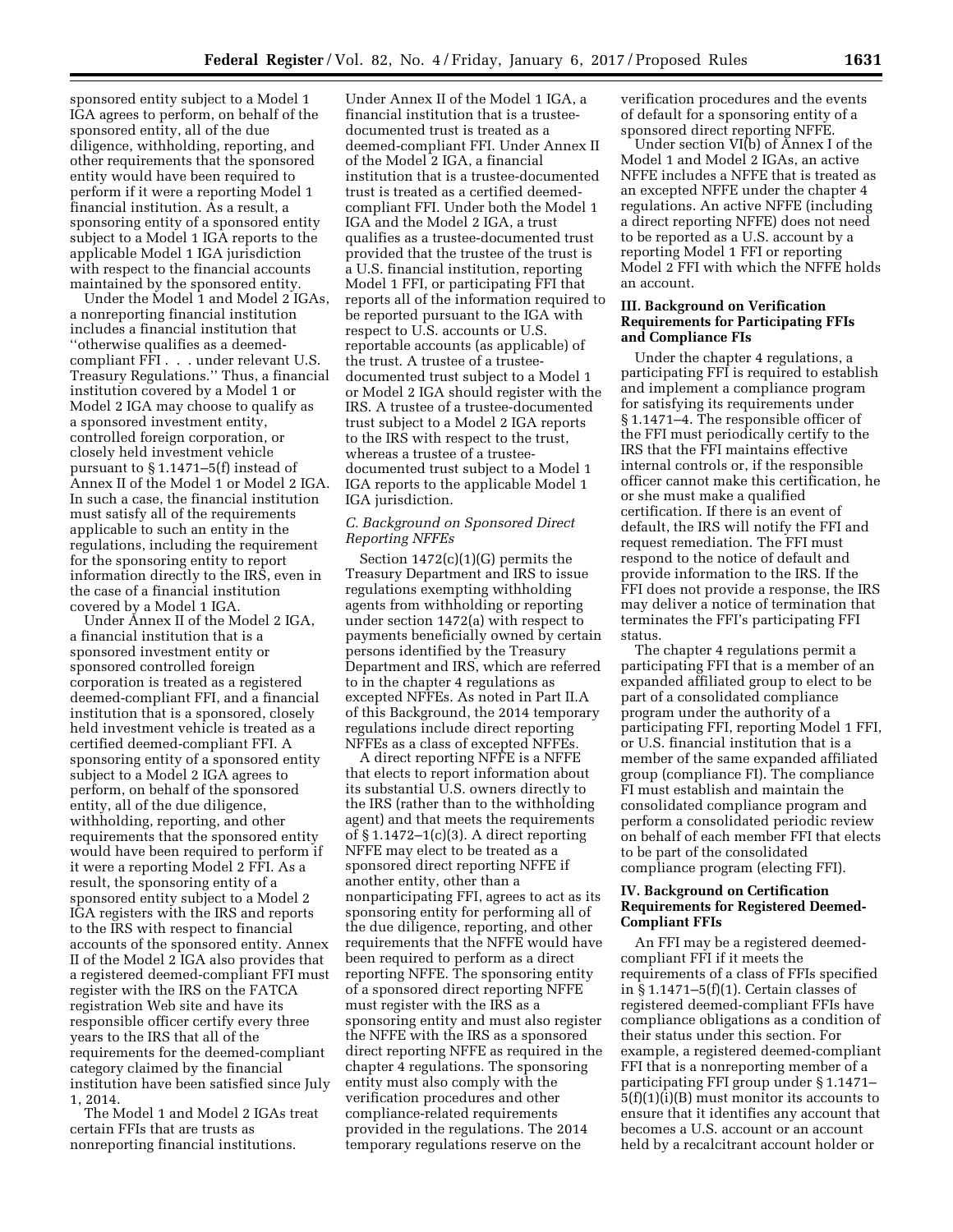nonparticipating FFI and meets its requirement to transfer or close such accounts (or become a participating FFI). In order for the IRS to verify that a registered deemed-compliant FFI meets the requirements of its applicable deemed-compliant status and is satisfying any such compliance obligations, the chapter 4 regulations require a registered deemed-compliant FFI to have its responsible officer certify every three years to the IRS that the FFI meets the requirements for its applicable deemed-compliant status.

## **Explanation of Provisions**

## **I. Sponsoring Entities of Sponsored FFIs**

These proposed regulations provide verification requirements for a sponsoring entity of a sponsored FFI that are generally similar to the verification requirements for a compliance FI. See Part IV of this Explanation of Provisions for the verification requirements for consolidated compliance programs. Under these proposed regulations, a sponsoring entity must maintain a compliance program to oversee its compliance with respect to each sponsored FFI for purposes of satisfying the deemed-compliant status requirements of  $\S 1.1471-5(f)(1)(i)(F)$  or (f)(2)(iii) or an applicable Model 2 IGA. The deemed-compliant status requirements include: (i) The assumption by the sponsoring entity of due diligence, withholding, and reporting obligations on behalf of each sponsored FFI, and (ii) compliance with the additional requirements for status as a sponsoring entity, such as registering with the IRS.

These proposed regulations consolidate all of the verification requirements for a sponsoring entity. The 2014 temporary regulations, in § 1.1471–5T(f)(1)(i)(F)(*3*)(*vi*), (f)(1)(i)(F)(*3*)(*vii*), (f)(2)(iii)(D)(*4*), and (f)(2)(iii)(D)(*5*), require a sponsoring entity to perform the verification procedures described in § 1.1471–4(f) on behalf of a sponsored FFI and also perform the verification procedures described in  $\S 1.1471-5(j)$  and (k) on behalf of itself. The 2014 temporary regulations, in  $\S 1.1471 - 5T(j)$  and  $(k)$ , reserved such verification procedures. These proposed regulations include all of the sponsoring entity's verification requirements in proposed § 1.1471–5(j).

These proposed regulations also require that a sponsoring entity appoint a responsible officer (as defined in § 1.1471–1(b)(116) of these proposed regulations) to oversee the compliance of the sponsoring entity with respect to

each sponsored FFI for purposes of satisfying the requirements of § 1.1471–  $5(f)(1)(i)(F)$  or  $(f)(2)(iii)$  or of an applicable Model 2 IGA. The responsible officer must certify to the IRS by July 1 of the calendar year following the end of each certification period that the sponsoring entity is compliant with the requirements to be a sponsoring entity and maintains effective internal controls with respect to all sponsored FFIs for which it acts (or provides a qualified certification) on the form and in the manner prescribed by the IRS. A sponsored FFI is not required to appoint its own responsible officer. Although the preamble to the 2014 temporary regulations states that under proposed regulations a sponsoring entity would be required to make two separate compliance certifications (one on behalf of its sponsored FFI(s) and another on the sponsoring entity's own behalf), the Treasury Department and IRS have determined that a single certification is sufficient for this purpose.

Under these proposed regulations, in general, a sponsoring entity must make a certification regarding its compliance with respect to all sponsored FFIs for which it acts during the certification period. However, with respect to a certification period, a sponsoring entity is generally not required to certify for a sponsored FFI that first agrees to be sponsored by the sponsoring entity during the six month period prior to the end of the certification period, provided that the sponsoring entity makes certifications for such sponsored FFI for subsequent certification periods and the first such certification covers both the subsequent certification period and the portion of the prior certification period during which such FFI was sponsored by the sponsoring entity. However, the preceding sentence does not apply with respect to a sponsored FFI that, immediately before the FFI agrees to be sponsored by the sponsoring entity, was a participating FFI, registered deemedcompliant FFI, or sponsored, closely held investment vehicle. The sponsoring entity may certify for a sponsored FFI described in the preceding sentence for the portion of the certification period prior to the date that the FFI first agrees to be sponsored by the sponsoring entity if the sponsoring entity obtains from the FFI (or the FFI's sponsoring entity, if applicable) a written certification that the FFI has complied with its applicable chapter 4 requirements during such portion of the certification period, provided that: (1) The sponsoring entity does not know that such certification is unreliable or

incorrect; and (2) the certification for the sponsored FFI for the subsequent certification period covers both the subsequent certification period and the portion of the prior certification period during which such FFI was sponsored by the sponsoring entity. The first certification period begins on the later of the date the sponsoring entity is issued a GIIN to act as a sponsoring entity or June 30, 2014.

The requirements for the certification of compliance may be modified to include additional certifications or information (such as quantitative or factual information related to the sponsoring entity's compliance), provided that such additional information or certifications are published at least 90 days before being made effective in order to allow for public comment. The Treasury Department and IRS intend to coordinate any such modification to the requirements for the certification of compliance for sponsoring entities with any modification to the requirements for the certification of compliance for participating FFIs. See Part IV of this Explanation of Provisions for certifications required by participating FFIs.

These proposed regulations provide that the responsible officer of a sponsoring entity must make the certification described in § 1.1471– 4(c)(7) (preexisting account certification of a participating FFI) with respect to each sponsored FFI that enters into the sponsorship agreement with the sponsoring entity during the certification period. However, with respect to a certification period, the preexisting account certification is not required for a sponsored FFI if, immediately before it first agrees to be sponsored by the sponsoring entity, the FFI was a participating FFI, a sponsored FFI, or a registered deemed-compliant FFI that is a local FFI or a restricted fund, and the FFI (or the FFI's former sponsoring entity, if applicable) provides a written certification to the sponsoring entity that the FFI has made the preexisting account certification required of it, provided that the sponsoring entity does not know that such certification is unreliable or incorrect. Furthermore, since a participating FFI could have up to two years to complete the required due diligence on its preexisting accounts under § 1.1471–4(c)(3)(ii) and (c)(5)(i), the preexisting account certification is not required for a sponsored FFI that first agrees to be sponsored by the sponsoring entity during the two year period prior to the end of such certification period, provided that the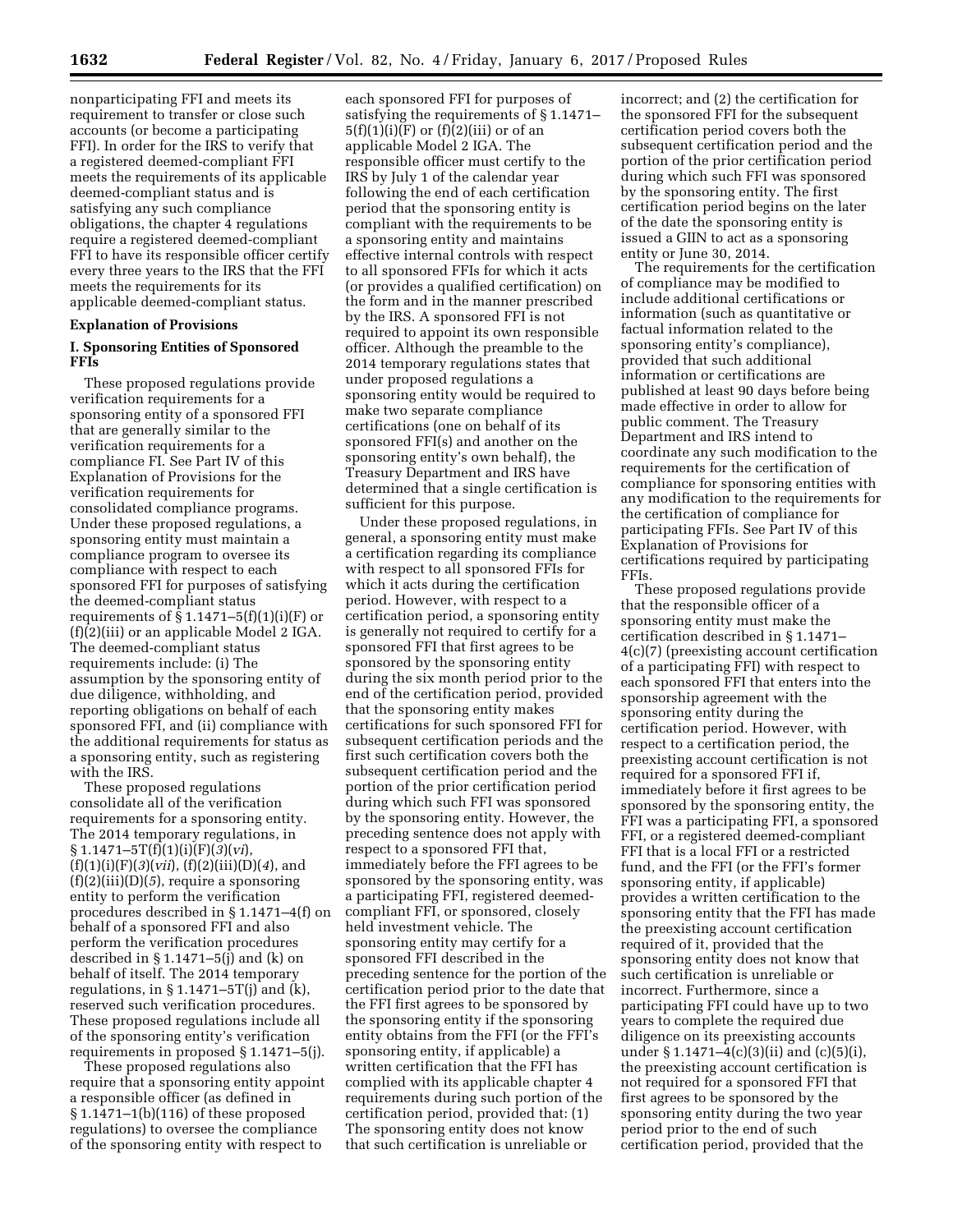sponsoring entity makes the preexisting account certification for such FFI for the subsequent certification period. The preexisting account certification for the certification period must be submitted by the due date of the sponsoring entity's certification of compliance for the certification period and on the form and in the manner prescribed by the IRS. With respect to a sponsored FFI for which the sponsoring entity is required to make a preexisting account certification, a preexisting obligation means any account, instrument, or contract (including any debt or equity interest) maintained, executed, or issued by the sponsored FFI that is outstanding on the earlier of the date the FFI is issued a GIIN as a sponsored FFI of the sponsoring entity or the date the FFI or the sponsoring entity first represents to a withholding agent or financial institution that the FFI is a sponsored FFI of the sponsoring entity.

These proposed regulations permit the IRS to make general inquiries to a sponsoring entity regarding its compliance with its applicable requirements, similar to the general inquiries the IRS may make to a participating FFI with respect to its compliance (as provided in final regulations under chapter 4 published together with the temporary chapter 4 regulations). These proposed regulations provide that the IRS may request any additional information from the sponsoring entity (including a copy of the sponsorship agreement that the sponsoring entity has entered into with each sponsored FFI) necessary to determine its compliance with the due diligence, withholding, and reporting requirements of § 1.1471–4 or an applicable Model 2 IGA with respect to each sponsored FFI and to assist the IRS with its review of account holder compliance with tax reporting requirements. These proposed regulations also provide that if the IRS determines that the sponsoring entity may not have substantially complied with the requirements of a sponsoring entity with respect to any sponsored FFI for which it acts, the IRS may make inquiries to the sponsoring entity regarding its compliance with the requirements of a sponsoring entity and may request the performance of specified review procedures. Inquiries regarding the compliance of a sponsoring entity with respect to a sponsored FFI subject to the requirements of an applicable Model 2 IGA will be made using the procedures described in these proposed regulations, except as otherwise provided in an applicable Model 2 IGA.

These proposed regulations describe the events of default for a sponsoring entity and the termination procedures following an event of default. The Treasury Department and IRS recognize that some events of default may relate only to a particular sponsored FFI (or several such FFIs) for which the sponsoring entity acts and thus should not affect the statuses of other sponsored FFIs for which the sponsoring entity acts or the status of the sponsoring entity. In other cases, an event of default may relate to a sponsoring entity's failure to comply with its own requirements, such as when it fails to establish and maintain a compliance program or perform a periodic review. Accordingly, these proposed regulations provide IRS the discretion to determine whether, based on facts and circumstances, an event of default should result in the termination of the sponsoring entity's status as a sponsoring entity, the deemedcompliant statuses of one or more sponsored FFIs, or both the status of the sponsoring entity and the statuses of one or more sponsored FFIs. If a sponsoring entity's status is terminated, the sponsoring entity may not reregister as a sponsoring entity for any sponsored FFI or any sponsored entity subject to a Model 1 IGA without prior written approval from the IRS. A sponsored FFI whose sponsoring entity's status is terminated may register on the FATCA registration Web site as a participating FFI or registered deemed-compliant FFI or may be registered on the FATCA registration Web site as a sponsored FFI of a new sponsoring entity (other than an entity that has a relationship to the terminated sponsoring entity described in section 267(b)), as applicable. However, if the sponsored FFI's status is terminated (independent of a termination of the sponsoring entity), the sponsored FFI must obtain prior written approval from the IRS in order to register as a participating FFI or registered deemed-compliant FFI or be registered as a sponsored FFI of a new sponsoring entity.

The definition of sponsored FFI in the 2013 final regulations is limited to an entity that is a sponsored investment entity, sponsored controlled foreign corporation, or sponsored, closely held investment vehicle under § 1.1471–  $5(f)(1)(i)(F)$  or  $\S 1.1471 - 5(f)(2)(iii)$ . These proposed regulations expand the definition of sponsored FFI to also include a sponsored investment entity, sponsored controlled foreign corporation, or sponsored, closely held investment vehicle treated as a deemedcompliant FFI under an applicable

Model 2 IGA. These proposed regulations do not impose verification requirements or specify events of default for a sponsoring entity of a sponsored entity subject to an applicable Model 1 IGA. The obligations of such a sponsoring entity are governed by the laws and requirements of the applicable Model 1 IGA jurisdiction. However, the IRS may treat a sponsored entity covered by a Model 1 IGA as a nonparticipating FFI pursuant to Article 5(2)(b) of an applicable Model 1 IGA if the IRS determines that there is significant non-compliance with the obligations of the IGA by the sponsored entity that has not been resolved within 18 months. In addition, pursuant to the termination procedures described in the previous paragraph, the IRS may revoke the status of a sponsoring entity based on an event of default relating to one or more sponsored FFIs. Consistent with Annex II of the Model 1 IGA, such revocation would prevent the sponsoring entity from sponsoring an FFI subject to a Model 1 IGA. The IRS may also notify such Model 1 IGA jurisdiction of the revocation. A sponsored entity subject to a Model 1 IGA whose sponsor's status is terminated would need to become a reporting Model 1 FFI, obtain a new sponsor, or meet the requirements of another deemed-compliant status.

As described in Part II.B of the Background of this preamble, the Model 2 IGA allows certain sponsored FFIs to be treated as deemed-compliant FFIs and provides that the IRS may revoke a sponsoring entity's status if there is a material failure by the sponsoring entity to comply with the obligations described in Annex II of the IGA. Accordingly, the verification requirements and events of default in these proposed regulations apply to a sponsoring entity of a sponsored FFI subject to an applicable Model 2 IGA. In addition, the procedures for IRS inquiries specified in these proposed regulations apply to a sponsoring entity of a sponsored FFI subject to an applicable Model 2 IGA except to the extent otherwise provided in the applicable Model 2 IGA. Although Annex II of the Model 2 IGA permits the IRS to revoke a sponsoring entity's status upon a material failure (as described above), because the Treasury Department and IRS believe that a consistent standard for when to terminate a sponsoring entity's status should apply, these proposed regulations provide that the IRS will not revoke the status of a sponsoring entity of a sponsored FFI subject to a Model 2 IGA unless there is an event of default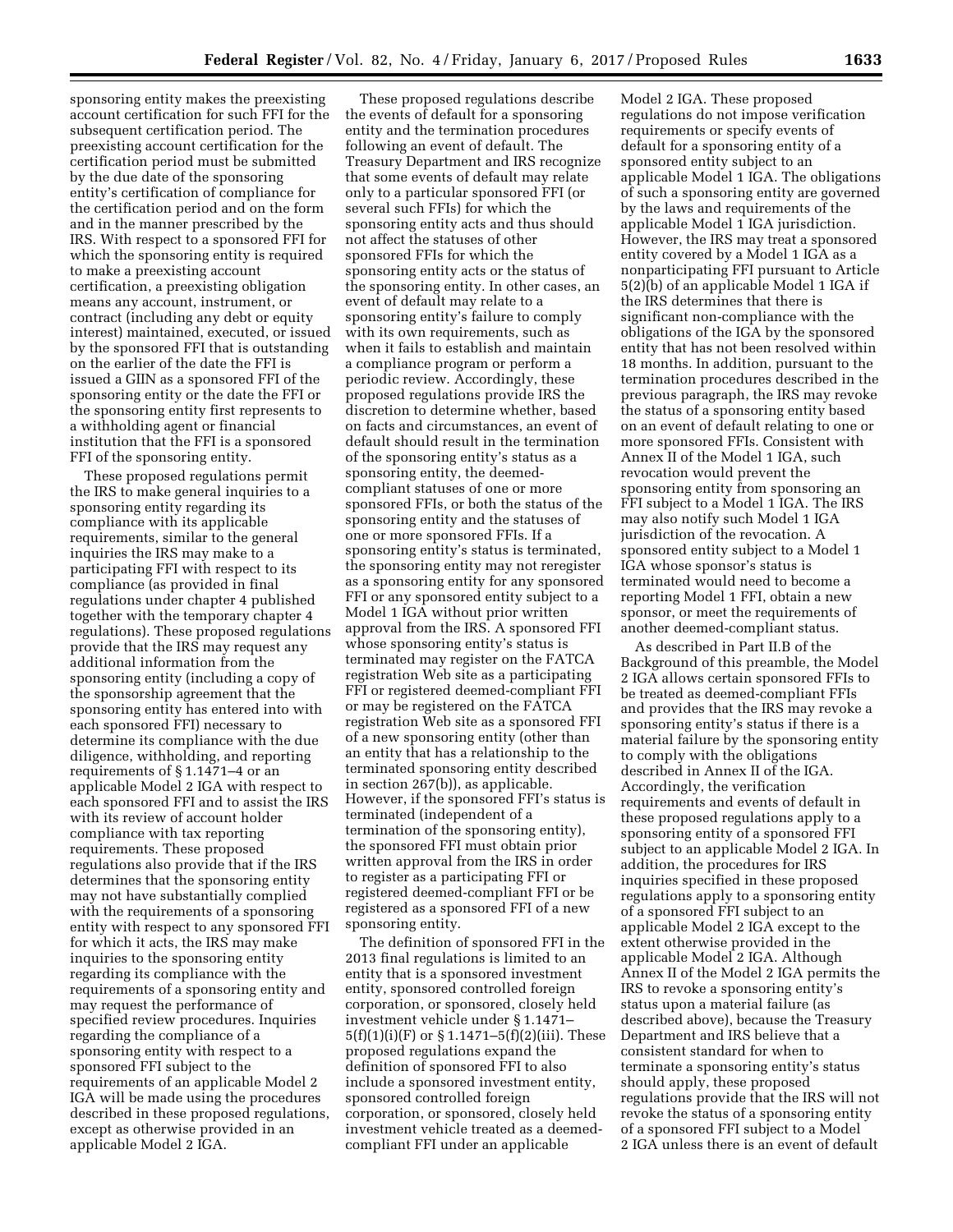and the procedures for termination described in these proposed regulations have been applied.

# **II. Trustees of Trustee-Documented Trusts**

These proposed regulations provide that a trustee of a trustee-documented trust subject to a Model 2 IGA shall appoint a responsible officer who will maintain a compliance program and oversee the trustee's compliance with respect to each trustee-documented trust for purposes of satisfying the requirements of an applicable Model 2 IGA. The responsible officer must perform a periodic review of the sufficiency of the trustee's compliance program for each certification period. The responsible officer must also certify to the IRS that the trustee has established a compliance program, performed a periodic review, and reported to the IRS all of the information required to be reported with respect to each trustee-documented trust for each certification period. Certain late-joining trustee-documented trusts may be excluded from a certification under rules similar to those provided in these proposed regulations for sponsored FFIs. The IRS will not unilaterally revoke the status of, or issue a notice of default to, a trustee of such a trust. Instead, subject to the requirements of an applicable Model 2 IGA, these proposed regulations permit the IRS to make inquiries to the trustee regarding its compliance with its applicable requirements and notify the Model 2 IGA jurisdiction if the trustee has not complied with its requirements with respect to one or more trusteedocumented trusts established in that jurisdiction. The IRS may also notify an applicable Model 1 IGA jurisdiction of the trustee's non-compliance with respect to its requirements as a trustee of a trustee-documented trust subject to a Model 2 IGA if the trustee also acts on behalf of trustee-documented trusts in the Model 1 IGA jurisdiction or if the trustee is located in the Model 1 IGA jurisdiction.

## **III. Sponsoring Entities of Sponsored Direct Reporting NFFEs**

These proposed regulations include verification requirements and the events of default for a sponsoring entity of a sponsored direct reporting NFFE. These proposed regulations also specify the requirements for a sponsorship agreement between a sponsoring entity and each sponsored direct reporting NFFE for which it acts.

Under these proposed regulations, a sponsoring entity must appoint a responsible officer to oversee the

compliance of the sponsoring entity with respect to each sponsored direct reporting NFFE. The responsible officer of the sponsoring entity must make a periodic certification to the IRS on the form and in the manner prescribed by the IRS. The certification requirements of a sponsoring entity of a sponsored direct reporting NFFE are more limited than the certification requirements of a sponsoring entity of a sponsored FFI because the obligations of a sponsoring entity of a sponsored direct reporting NFFE are more limited than those of a sponsoring entity of a sponsored FFI. A sponsoring entity of a sponsored direct reporting NFFE must certify that it meets the requirements of a sponsoring entity, that it has a written sponsorship agreement that meets the requirements in these proposed regulations in effect with each sponsored direct reporting NFFE, that there have been no events of default (or that such events have been remediated), and that the sponsoring entity has corrected any failures to report on Form 8966, ''FATCA Report,'' with respect to any sponsored direct reporting NFFE.

In general, a sponsoring entity must make the periodic certification with respect to all sponsored direct reporting NFFEs for which it acts during the certification period. However, with respect to a certification period, a sponsoring entity is not required to certify for a sponsored direct reporting NFFE that first agrees to be sponsored by the sponsoring entity during the six month period prior to the end of the certification period, provided that the sponsoring entity makes certifications for such sponsored direct reporting NFFE for subsequent certification periods and the first such certification covers both the subsequent certification period and the portion of the prior certification period during which the sponsored direct reporting NFFE was sponsored by the sponsoring entity. However, the preceding sentence does not apply to a sponsored direct reporting NFFE that, immediately before the NFFE agrees to be sponsored by the sponsoring entity, was a direct reporting NFFE or sponsored direct reporting NFFE of another sponsoring entity. The sponsoring entity may certify for a sponsored direct reporting NFFE described in the preceding sentence for the portion of the certification period prior to the date that the NFFE first agrees to be sponsored by the sponsoring entity if the sponsoring entity obtains from the NFFE (or the NFFE's sponsoring entity, if applicable) a written certification that the NFFE has complied with its applicable chapter 4

requirements during such portion of the certification period, provided that: (1) The sponsoring entity does not know that such certification is unreliable or incorrect; and (2) the certification for the sponsored direct reporting NFFE for the subsequent certification period covers both the subsequent certification period and the portion of the prior certification period during which such NFFE was sponsored by the sponsoring entity. The first certification period will begin on the later of the date the sponsoring entity is issued a GIIN to act as a sponsoring entity or June 30, 2014.

Under these proposed regulations, the IRS may make inquiries to a sponsoring entity to determine the sponsoring entity's compliance with its requirements. The IRS may also request any additional information from the sponsoring entity (including a copy of the sponsorship agreement that the sponsoring entity has entered into with each sponsored direct reporting NFFE). If the IRS determines that the sponsoring entity may not have substantially complied with the requirements of a sponsoring entity with respect to any sponsored direct reporting NFFE for which it acts, the IRS may request additional information to verify the sponsoring entity's compliance with such requirements and may request the performance of specified review procedures.

These proposed regulations also specify the events of default and termination procedures applicable to a sponsoring entity of a sponsored direct reporting NFFE. Consistent with the verification requirements for direct reporting NFFEs in the chapter 4 regulations, a notice of default is triggered by an event of default. An event of default may result in the termination of the sponsoring entity's status as a sponsoring entity, the statuses of one or more sponsored direct reporting NFFEs as such, or both the status of a sponsoring entity and the statuses of one or more sponsored direct reporting NFFEs. A sponsored direct reporting NFFE whose sponsoring entity's status is terminated may register on the FATCA registration Web site as a direct reporting NFFE or sponsored direct reporting NFFE, unless the sponsored direct reporting NFFE's status is also terminated, in which case the sponsored direct reporting NFFE must obtain prior written approval from the IRS in order to register.

## **IV. Modifications to the Verification Requirements for Participating FFIs and Compliance FIs**

These proposed regulations provide that the requirements for a participating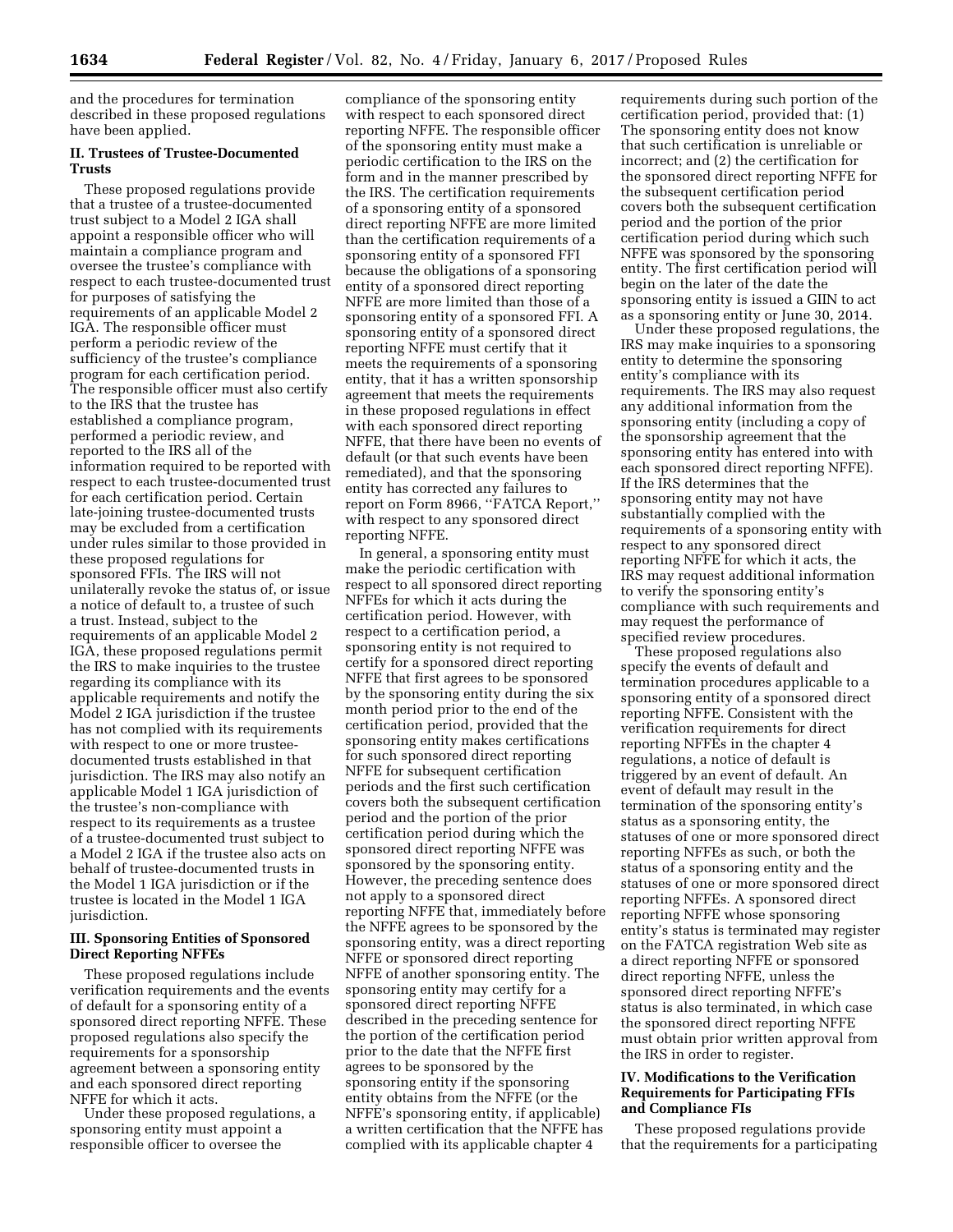FFI's certification of compliance (described in  $\S 1.1471 - 4(f)(3)$ ) may be modified through an amendment to the FFI agreement to include additional certifications or information (such as quantitative or factual information related to the FFI's compliance with the FFI agreement), provided that any additional information or certifications required are published at least 90 days before being added to the FFI agreement to allow for public comment. See also section 12.02 of the FFI agreement (covering modifications to the FFI agreement imposing additional requirements on participating FFIs). Additionally, any such amendment to the FFI agreement will be published only after these proposed regulations are published as final regulations.

These proposed regulations modify the procedures and timeframes for notices of default and terminations applicable to participating FFIs in the chapter 4 regulations to conform to the procedures and timeframes for sponsoring entities in these proposed regulations. These proposed regulations include a minimum period of 45 days for a participating FFI to respond to a notice of default. Within 30 days of a termination of an FFI's participating FFI status, the FFI must send a notice of termination to each withholding agent from which the FFI receives payments and each financial institution with which it holds an account to which a withholding certificate or other documentation was provided. Requests for reconsideration of a notice of default or a notice of termination must be made within 90 days of the notice of default or notice of termination (as applicable). An FFI that has had its participating FFI status terminated may not reregister on the FATCA registration Web site as a participating FFI or a registered deemed-compliant FFI unless it receives written approval from the IRS.

The chapter 4 regulations provide that when an FFI elects to be part of a consolidated compliance program (electing FFI), each branch that it maintains (including a limited branch or a branch described in  $\S 1.1471 - 5(f)(1)$ must be subject to periodic review as part of such program. These proposed regulations clarify that a branch of an electing FFI located in a Model 1 IGA jurisdiction is excluded from the periodic review. In addition, these proposed regulations clarify that the responsible officer of the compliance FI must make the periodic certification described in § 1.1471–4(f)(3) (or a qualified certification) on the form and in the manner prescribed by the IRS. In general, the certification must be made on behalf of all electing FFIs in the

compliance group during the certification period. However, with respect to a certification period, a compliance FI is not required to make a certification for an electing FFI that first elects to be part of the consolidated compliance program of the compliance FI during the six month period prior to the end of the certification period, provided that the compliance FI makes certifications for such electing FFI for subsequent certification periods, and the first such certification covers both the subsequent certification period and the portion of the prior certification period during which such FFI was an electing FFI in the consolidated compliance program of the compliance FI. However, the preceding sentence does not apply to an electing FFI that, immediately before the electing FFI elects to be part of the consolidated compliance program, was a participating FFI or registered deemedcompliant FFI. The compliance FI may certify for an electing FFI described in the preceding sentence for the portion of the certification period prior to the date that the electing FFI elects to be part of the consolidated compliance program if the compliance FI obtains from the FFI (or the FFI's former compliance FI, if applicable) a written certification that the FFI has complied with its applicable chapter 4 requirements during such portion of the certification period, provided that: (1) The compliance FI does not know that such certification is unreliable or incorrect; and (2) the certification for the electing FFI for the subsequent certification period covers both the subsequent certification period and the portion of the prior certification period during which such FFI was an electing FFI in the consolidated compliance program of the compliance FI. The first certification period for a compliance group begins on the later of the date the compliance FI is issued a GIIN or June 30, 2014, and ends at the close of the third full calendar year following such date. Each subsequent certification period is the three calendar year period following the previous certification period.

These proposed regulations provide that the responsible officer of a compliance FI must make the certification described in § 1.1471– 4(c)(7) (preexisting account certification of a participating FFI) with respect to each electing FFI that elects to be part of the consolidated compliance program under the compliance FI during the certification period (as defined in  $§ 1.1471–4(f)(3)(i)$ ). Notwithstanding the preceding sentence, a preexisting account certification is not required for

an electing FFI if, immediately before electing to be part of the consolidated compliance program under the compliance FI, the FFI was a participating FFI or a registered deemed-compliant FFI that is a local FFI or restricted fund, and the FFI (or the FFI's former compliance FI, if applicable) provides a written certification to the compliance FI that the FFI has made the preexisting account certification required of it, unless the compliance FI knows that such certification is unreliable or incorrect. In addition, a preexisting account certification is not required for a certification period for an electing FFI that elects to be part of the consolidated compliance program under the compliance FI during the two year period prior to the end of such certification period, provided that the compliance FI makes the preexisting account certification for such FFI by the due date of the certification of compliance for the subsequent certification period. The preexisting account certification, if required for a certification period, must be submitted by the due date of the FFI's periodic certification of compliance for the certification period, on the form and in the manner prescribed by the IRS.

# **V. Certification and Verification Requirements for Registered Deemed-Compliant FFIs**

The chapter 4 regulations do not explicitly provide that the IRS may apply verification procedures and make inquiries regarding the certifications provided by registered deemedcompliant FFIs. These proposed regulations provide that the IRS may make inquiries of, and request additional information from and the performance of specified review procedures by, a registered deemedcompliant FFI to verify the FFI's compliance with the requirements of its applicable deemed-compliant status. These requirements are similar to the provisions for the IRS's verification of a participating FFI's compliance with the FFI agreement. If the IRS determines that a registered deemed-compliant FFI has not complied with the requirements of the deemed-compliant status claimed by the FFI, the IRS may terminate the FFI's deemed-compliant status. A registered deemed-compliant FFI that has had its status terminated may request reconsideration of the termination by submitting a written request to the IRS within 90 days of the notice of termination.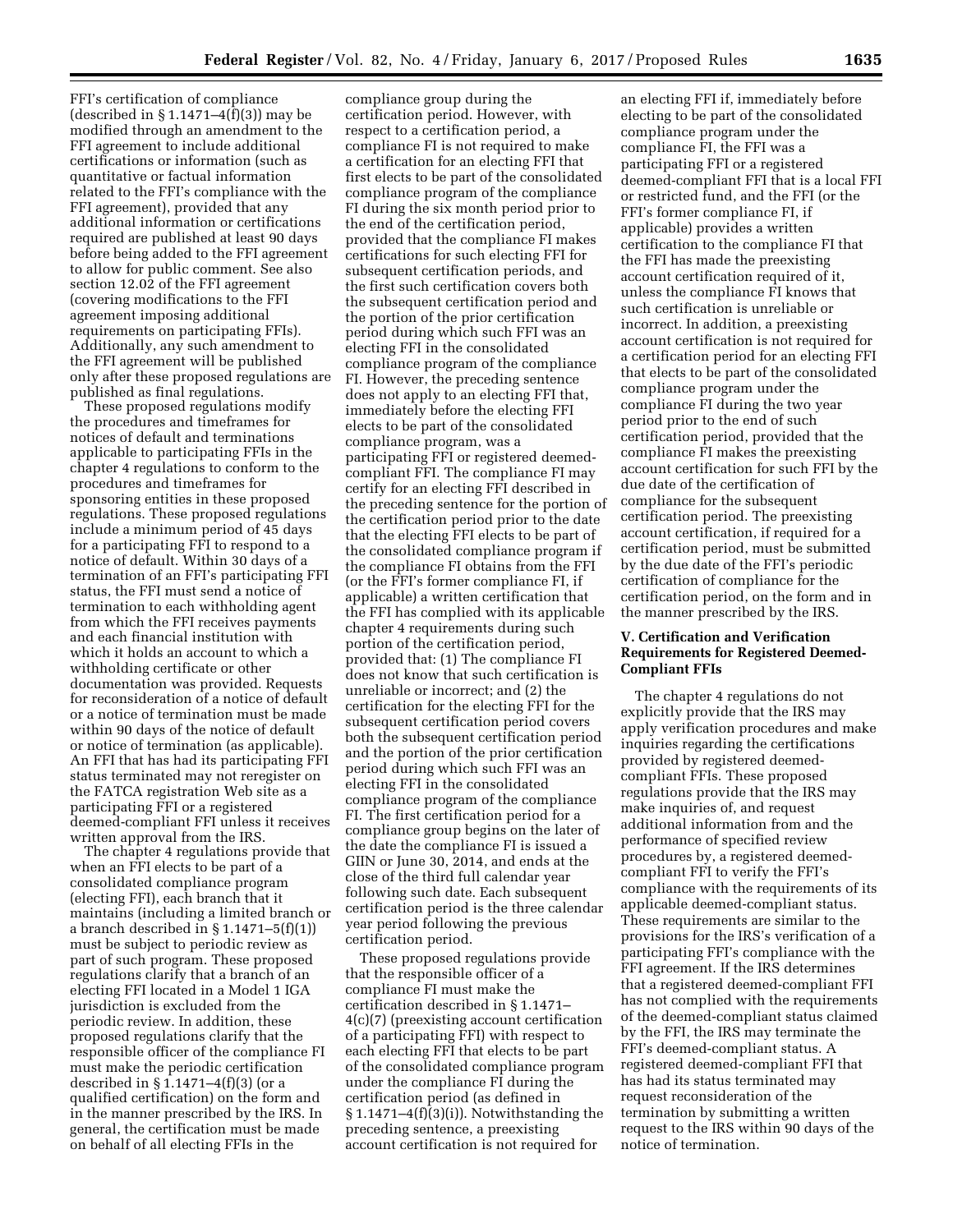## **Proposed Effective/Applicability Dates**

These proposed regulations apply on the date of publication of a Treasury decision adopting these rules as final regulations in the **Federal Register**.

## **Special Analyses**

Certain IRS regulations, including these, are exempt from the requirements of Executive Order 12866, as supplemented and reaffirmed by Executive Order 13563. Therefore, a regulatory impact assessment is not required.

The IRS intends that the information collection requirements in these proposed regulations will be satisfied by submitting certifications to the IRS electronically. For purposes of the Paperwork Reduction Act, the reporting burden associated with the collection of information in these proposed regulations will be reflected in the OMB Form 83–1, Paperwork Reduction Act Submission, associated with the certification.

It is hereby certified that the collection of information requirement in these proposed regulations will not have a significant economic impact on a substantial number of small entities because these proposed regulations affect foreign persons, not domestic entities. Therefore, a Regulatory Flexibility Analysis under the Regulatory Flexibility Act is not required. Pursuant to section 7805(f) of the Code, this notice of proposed rulemaking has been submitted to the Chief Counsel for Advocacy of the Small Business Administration for comment on its impact on small business.

## **Comments and Requests for Public Hearing**

Before these proposed regulations are adopted as final regulations, consideration will be given to any comments that are submitted timely to the IRS as prescribed in this preamble under the **ADDRESSES** heading. The Treasury Department and IRS request comments on all aspects of the proposed rules, including comments on the clarity of the proposed rules and how they could be made easier with which to comply. All comments will be available for public inspection and copying. A public hearing will be scheduled if requested in writing by any person that timely submits written comments. If a public hearing is scheduled, notice of the date, time, and place for the public hearing will be published in the **Federal Register**.

## **Drafting Information**

The principal author of these proposed regulations is Kamela Nelan, Office of Associate Chief Counsel (International). However, other personnel from the IRS and the Treasury Department participated in their development.

## **List of Subjects in 26 CFR Part 1**

Income taxes, Reporting and recordkeeping requirements.

## **Proposed Amendments to the Regulations**

Accordingly, 26 CFR part 1 is proposed to be amended as follows:

#### **PART 1—INCOME TAXES**

■ **Paragraph 1.** The authority citation for part 1 continues to read in part as follows:

**Authority:** 26 U.S.C. 7805 \* \* \*

■ **Par. 2.** Section 1.1471–1 is amended by revising paragraphs (b)(99), (b)(116), and  $(b)(121)$  to read as follows:

## **§ 1.1471–1 Scope of chapter 4 and definitions.**

\* \* \* \* \* (b) \* \* \*

(99) [The text of proposed § 1.1471– 1(b)(99) is the same as the text of § 1.1471–1T(b)(99) published elsewhere in this issue of the **Federal Register**]. \* \* \* \* \*

(116) *Responsible officer.* The term responsible officer means, with respect to a participating FFI, an officer of any participating FFI or reporting Model 1 FFI in the participating FFI's expanded affiliated group with sufficient authority to fulfill the duties of a responsible officer described in § 1.1471–4, which include the requirement to periodically certify to the IRS regarding the FFI's compliance with its FFI agreement. The term responsible officer means, in the case of a registered deemed-compliant FFI, an officer of any deemed-compliant FFI or participating FFI in the deemedcompliant FFI's expanded affiliated group with sufficient authority to ensure that the FFI meets the applicable requirements of § 1.1471–5(f). The term responsible officer means, with respect to a sponsoring entity, an officer of the sponsoring entity with sufficient authority to fulfill the duties of a responsible officer described in § 1.1471–5(j) or § 1.1472–1(f) (as applicable). If a participating FFI elects to be part of a consolidated compliance program, the term responsible officer means an officer of the compliance FI (as described in  $\S 1.1471-4(f)$ ) with sufficient authority to fulfill the duties of a responsible officer described in § 1.1471–4(f)(2) and (3) on behalf of each FFI in the compliance group. \* \* \* \* \*

(121) *Sponsored FFI.* The term sponsored FFI means any entity described in  $\S 1.1471 - 5(f)(1)(i)(F)$ (describing sponsored investment entities and sponsored controlled foreign corporations) or § 1.1471– 5(f)(2)(iii) (describing sponsored, closely held investment vehicles). The term sponsored FFI also means a sponsored investment entity, a sponsored controlled foreign corporation, or a sponsored, closely held investment vehicle treated as deemed-compliant under an applicable Model 2 IGA. \* \* \* \* \*

■ **Par. 3.** Section 1.1471–3 is amended by:

■ 1. Revising paragraph  $(c)(1)$ .

■ 2. Adding paragraphs (c)(3)(iii)(B)(*5*) and (c)(6)(ii)(E)(*4*).

■ 3. Revising paragraphs (c)(7)(ii) and  $(d)(6)(i)(F).$ 

The revisions and additions read as follows:

### **§ 1.1471–3 Identification of payee.**

\* \* \* \* \* (c) \* \* \*

(1) [The text of proposed § 1.1471– 3(c)(1) is the same as the text of § 1.1471–3T(c)(1) published elsewhere in this issue of the **Federal Register**]. \* \* \* \* \*

- 
- (3) \* \* \*
- (iii) \* \* \* (B) \* \* \*

(*5*) [The text of proposed § 1.1471– 3(c)(3)(iii)(B)(*5*) is the same as the text of § 1.1471–3T(c)(3)(iii)(B)(*5*) published elsewhere in this issue of the **Federal Register**].

- \* \* \* \* \*
	- (6) \* \* \*
- (ii) \* \* \*
- (E) \* \* \*

(*4*) [The text of proposed § 1.1471– 3(c)(6)(ii)(E)(*4*) is the same as the text of § 1.1471–3T(c)(6)(ii)(E)(*4*) published elsewhere in this issue of the **Federal Register**].

\* \* \* \* \*

(7) \* \* \* (ii) [The text of proposed § 1.1471– 3(c)(7)(ii) is the same as the text of § 1.1471–3T(c)(7)(ii) published elsewhere in this issue of the **Federal Register**].

- \* \* \* \* \*
	- (d) \* \* \*
	- $(6)^*$  \* \* \*
	- $(i)$  \* \* \*

 $(F)$  [The text of proposed § 1.1471– 3(d)(6)(i)(F) is the same as the text of § 1.1471–3T(d)(6)(i)(F) published elsewhere in this issue of the **Federal Register**].

\* \* \* \* \* ■ **Par. 4.** Section 1.1471–4 is amended by: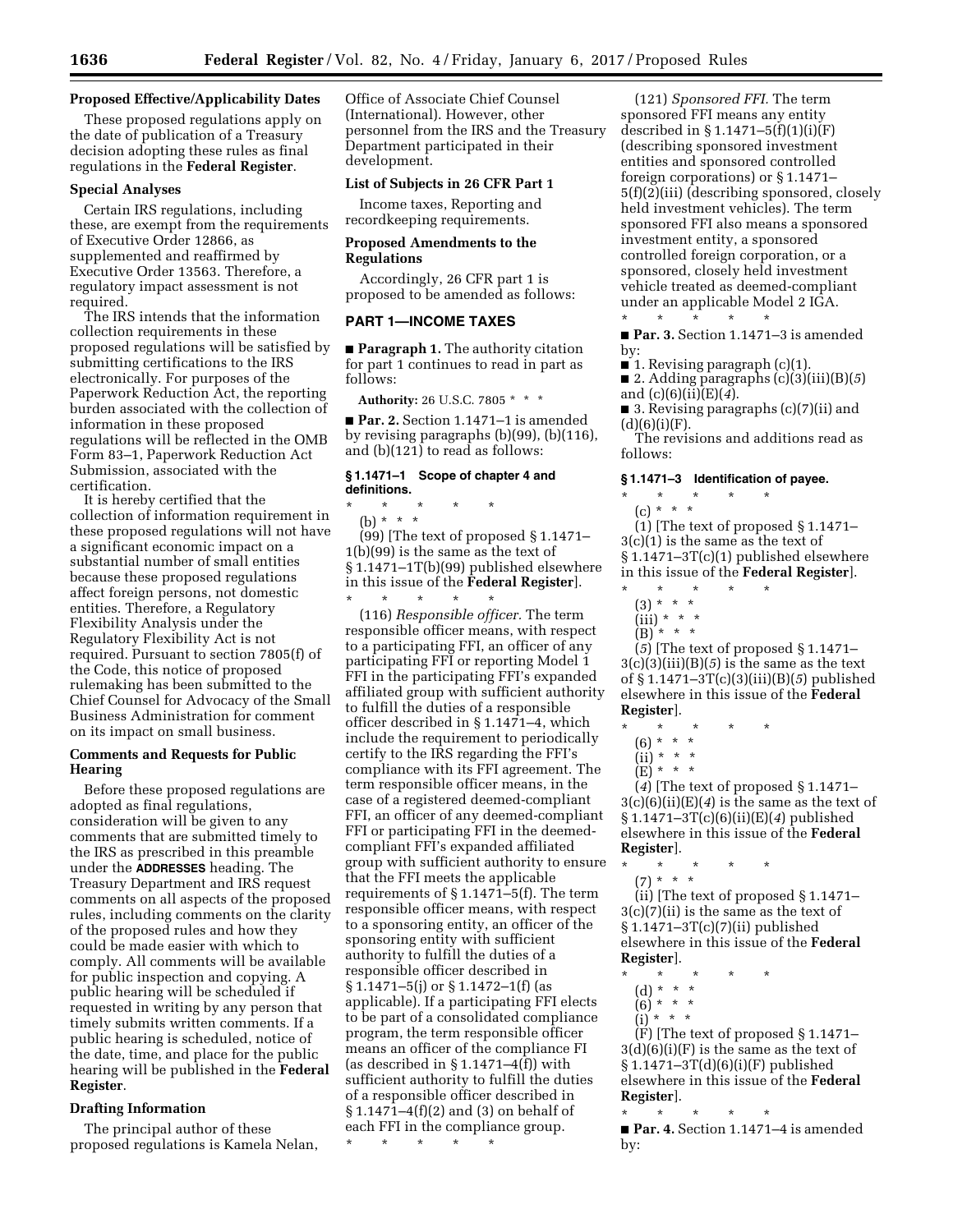■ 1. Revising paragraphs (c)(2)(ii)(B)(*2*)(*iii*), (d)(4)(iv)(C) and (D),  $(f)(2)(ii)(A), (f)(3)(i), and (g)(2).$ ■ 2. Adding paragraphs (d)(2)(ii)(G) and (f)(2)(ii)(B)(*1*) and (*2*).

The revisions and additions read as follows:

## **§ 1.1471–4 FFI agreement.**

\* \* \* \* \*  $(c) * * * *$  $(2) * * * *$  $(ii) * * * *$  $(B) * * * *$  $(2) * * * *$ 

(*iii*) [The text of proposed § 1.1471–  $4(c)(2)(ii)(B)(2)(iii)$  is the same as the text of § 1.1471–4T(c)(2)(ii)(B)(*2*)(*iii*) published elsewhere in this issue of the **Federal Register**].

- \* \* \* \* \*
- (d) \* \* \*
- $(2) * * * *$
- (ii) \* \* \*

(G) [The text of proposed § 1.1471– 4(d)(2)(ii)(G) is the same as the text of § 1.1471–4T(d)(2)(ii)(G) published elsewhere in this issue of the **Federal Register**].

- \* \* \* \* \* (4) \* \* \*
	- $(iv) * * * *$

(C) [The text of proposed § 1.1471–  $4(d)(4)(iv)(C)$  is the same as the text of § 1.1471–4T(d)(4)(iv)(C) published elsewhere in this issue of the **Federal Register**].

(D) [The text of proposed § 1.1471–  $4(d)(4)(iv)(D)$  is the same as the text of § 1.1471–4T(d)(4)(iv)(D) published elsewhere in this issue of the **Federal Register**].

- \* \* \* \* \*
	- (f) \* \* \*
	- (2) \* \* \*
	- (ii) \* \* \*

(A) *In general.* A participating FFI that is a member of an expanded affiliated group that includes one or more FFIs may elect to be part of a consolidated compliance program (and perform a consolidated periodic review) under the authority of a participating FFI, reporting Model 1 FFI, or U.S. financial institution (compliance FI) that is a member of the electing FFI's expanded affiliated group, regardless of whether all such members so elect. In addition, when an FFI elects to be part of a consolidated compliance program, each branch that it maintains (including a limited branch or a branch described in  $\S 1.1471 - 5(f)(1)$ , other than a branch located in a Model 1 IGA jurisdiction, must be subject to periodic review as part of such program and included on the periodic certification (described in paragraph (f)(2)(ii)(B)(*1*) of this section).

See § 1.1471–5(j) for the requirement of a sponsoring entity to establish and implement a compliance program for its sponsored FFIs.  $(B) * * * *$ 

(*1*) *Periodic certification.* On or before July 1 of the calendar year following the end of the certification period, the responsible officer of the compliance FI must make the certification described in either paragraph (f)(3)(ii) or (f)(3)(iii) of this section with respect to all electing FFIs for which it acts during the certification period on the form and in the manner prescribed by the IRS. The certification must be made on behalf of all electing FFIs in the compliance group during the certification period. In general, with respect to a certification period, a compliance FI is not required to make a certification for an electing FFI that first elects to be part of the consolidated compliance program of the compliance FI during the six month period prior to the end of the certification period, provided that the compliance FI makes certifications for such electing FFI for subsequent certification periods, and the first such certification covers both the subsequent certification period and the portion of the prior certification period during which such FFI was an electing FFI in the consolidated compliance program of the compliance FI. However, the preceding sentence does not apply to an electing FFI that, immediately before the electing FFI elects to be part of the consolidated compliance program, was a participating FFI or registered deemed-compliant FFI. The compliance FI may certify for an electing FFI described in the preceding sentence for the portion of the certification period prior to the date that the electing FFI elects to be part of the consolidated compliance program if the compliance FI obtains from the FFI (or the FFI's former compliance FI, if applicable) a written certification that the FFI has complied with its applicable chapter 4 requirements during such portion of the certification period, provided that: (1) The compliance FI does not know that such certification is unreliable or incorrect; and (2) the certification for the electing FFI for the subsequent certification period covers both the subsequent certification period and the portion of the prior certification period during which such FFI was an electing FFI in the consolidated compliance program of the compliance FI. The first certification period for a compliance group begins on the later of the date the compliance FI is issued a GIIN or June 30, 2014, and ends at the close of the third full calendar year following such date. Each subsequent certification

period is the three calendar year period following the previous certification period.

(*2*) *Preexisting account certification.*  The responsible officer of a compliance FI must make the certification described in paragraph (c)(7) of this section (preexisting account certification of a participating FFI) with respect to each electing FFI that elects to be part of the consolidated compliance program under the compliance FI during the certification period. However, a preexisting account certification is not required for an electing FFI if immediately before electing to be part of the consolidated compliance program under the compliance FI the FFI was a participating FFI or a registered deemed-compliant FFI that is a local FFI or restricted fund, and the FFI (or the FFI's former compliance FI, if applicable) provides a written certification to the compliance FI that the FFI has made the preexisting account certification required under paragraph (c)(7) of this section, § 1.1471–5(f)(1)(i)(A)(*7*), or § 1.1471– 5(f)(1)(i)(D)(*6*) (as applicable), unless the compliance FI knows that such written certification is unreliable or incorrect. In addition, a preexisting account certification is not required for an electing FFI that elects to be part of the consolidated compliance program under the compliance FI during the two year period prior to the end of the certification period, provided that the compliance FI makes the preexisting account certification for such FFI for the subsequent certification period. The certification required under this paragraph (f)(2)(ii)(B)(*2*) for the certification period must be submitted by the due date of the FFI's certification of compliance required under paragraph (f)(2)(ii)(B)(*1*) of this section for the certification period, on the form and in the manner prescribed by the IRS.  $(3) * * * *$ 

(i) *In general.* In addition to the certifications required under paragraph (c)(7) of this section, on or before July 1 of the calendar year following the end of each certification period, the responsible officer must make the certification described in either paragraph (f)(3)(ii) or (iii) of this section on the form and in the manner prescribed by the IRS. The first certification period begins on the effective date of the FFI agreement and ends at the close of the third full calendar year following the effective date of the FFI agreement. Each subsequent certification period is the three calendar year period following the previous certification period, unless the FFI agreement provides for a different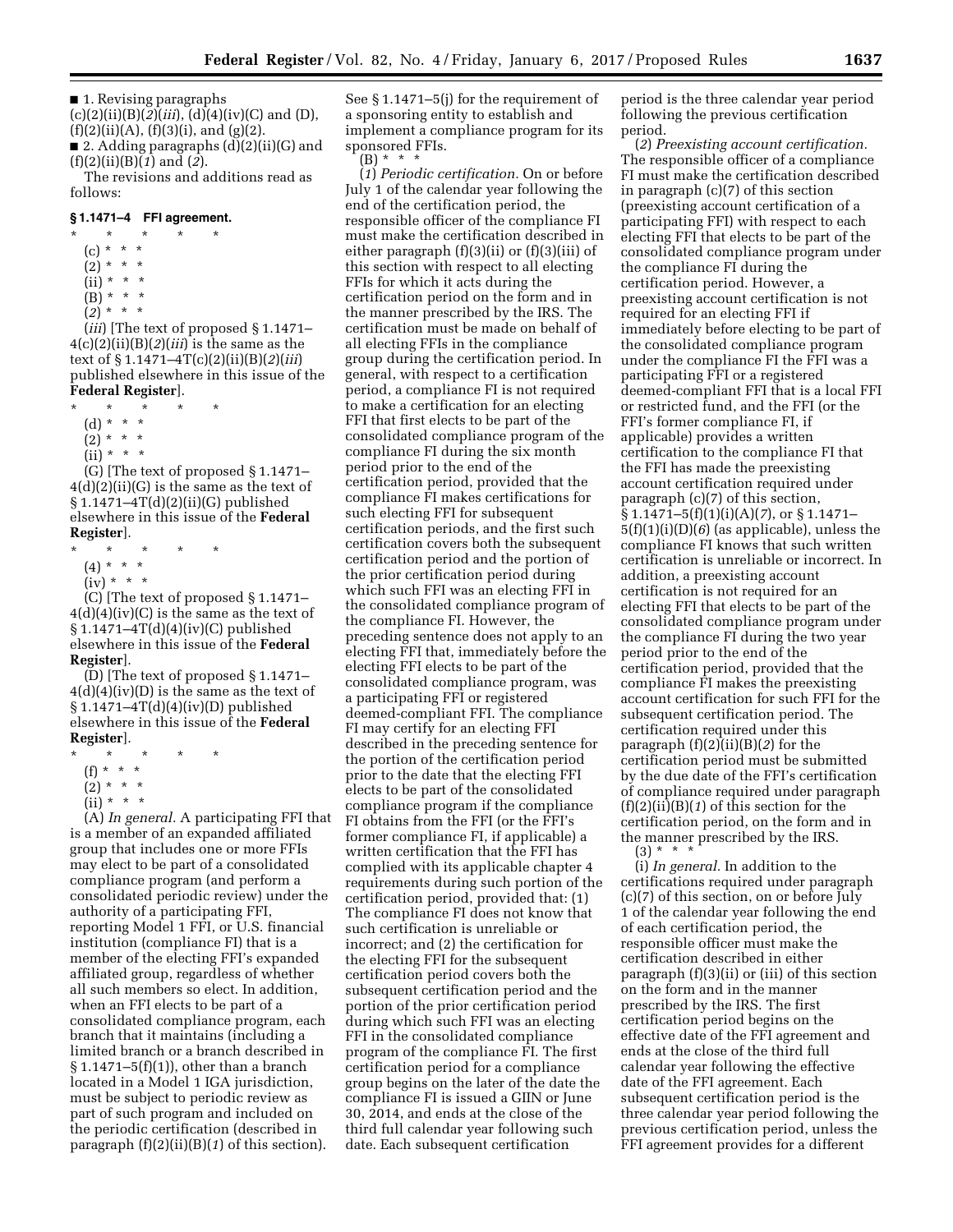period. The responsible officer must either certify that the participating FFI maintains effective internal controls or, if the participating FFI has identified an event of default (defined in paragraph (g) of this section) or a material failure (defined in paragraph (f)(3)(iv) of this section) that it has not corrected as of the date of the certification, must make the qualified certification described in paragraph (f)(3)(iii) of this section. The certification of compliance described in paragraph (f)(3)(ii) or (iii) of this section may be modified through an amendment to the FFI agreement to include any additional certifications or information (such as quantitative or factual information related to the FFI's compliance with the FFI agreement), provided that any additional information or certifications are published at least 90 days before being incorporated into the FFI agreement to allow for public comment.

- \* \* \* \* \*
	- (g) \* \* \*

(2) *Notice of event of default.*  Following an event of default known by or disclosed to the IRS, the IRS will deliver to the participating FFI a notice of default specifying the event of default. The IRS will request that the participating FFI remediate the event of default within 45 days (unless additional time is requested and agreed to by the IRS). The participating FFI must respond to the notice of default and provide information responsive to an IRS request for information or state the reasons why the participating FFI does not agree that an event of default has occurred. Taking into account the terms of any applicable Model 2 IGA, if the participating FFI does not provide a response within the specified time period, the IRS may, at its sole discretion, deliver a notice of termination that terminates the FFI's participating FFI status. If the FFI's participating FFI status is terminated, in addition to the requirements in § 1.1471–3(c)(6)(ii)(E)(*2*), the FFI must, within 30 days of the termination, send notice of the termination to each withholding agent from which it receives payments and each financial institution with which it holds an account for which a withholding certificate or other documentation was provided. An FFI that has had its participating FFI status terminated may not reregister on the FATCA registration Web site as a participating FFI or registered deemed-compliant FFI unless it receives written approval from the IRS to register. A participating FFI may request, within 90 days of a notice of default or notice of termination,

reconsideration of a notice of default or notice of termination by written request to the IRS.

\* \* \* \* \* ■ **Par. 5.** Section 1.1471–5 is amended

by:

■ 1. Revising paragraph (f)(1)(i)(F)(*3*)(*vi*). ■ 2. Removing paragraph

- 
- $(f)(1)(i)(F)(3)(vii).$
- 3. Redesignating paragraph

(f)(1)(i)(F)(*3*)(*viii*) as new paragraph (f)(1)(i)(F)(*3*)(*vii*),

- 4. Revising paragraph (f)(1)(i)(F)(*4*).
- 5. Adding paragraph  $(f)(1)(iv)$ .
- 6. Revising paragraph (f)(2)(iii)(D)(*4*).
- 7. Removing paragraph (f)(2)(iii)(D)(*5*).

■ 8. Redesignating paragraph  $(f)(2)(iii)(D)(6)$  as new paragraph

(f)(2)(iii)(D)(*5*).

■ 9. Revising paragraph (f)(2)(iii)(E),

■ 10. Revising paragraphs (j) and (k).

■ 11. Redesignating paragraph (l) as paragraph (m).

■ 12. Adding new paragraph (l).

The revisions and additions read as follows:

## **§ 1.1471–5 Definitions applicable to section 1471.**

- \* \* \* \* \* (f) \* \* \*  $(1) * * * *$ 
	- $(i) * * * *$
	- (F) \* \* \*
	- (*3*) \* \* \*

(*vi*) Complies with the verification procedures described in paragraph (j) of this section;

\* \* \* \* \* (*4*) The IRS may revoke a sponsoring entity's status with respect to one or more sponsored FFIs if there is an event of default as defined in paragraph (k)(1) of this section and following the termination procedures described in paragraphs  $(k)(2)$ ,  $(k)(3)$ , and  $(k)(4)$  of this section.

\* \* \* \* \* (iv) *IRS review of compliance by registered deemed-compliant FFIs*—(A) *General inquiries.* With respect to a registered deemed-compliant FFI described in paragraph  $(f)(1)(i)(A)$ ,  $(C)$ , or (D) of this section, the IRS, based upon the information reporting forms described in § 1.1471–4(d)(3)(v),  $(d)(5)(vii)$ , or  $(d)(6)(iv)$  filed with the IRS for each calendar year (if applicable), may request additional information with respect to the information reported (or required to be reported) on the forms, the account statements described in  $\S 1.1471 - 4(d)(4)(v)$ , or to confirm that the FFI has no reporting requirements for the calendar year. The IRS may request additional information from the FFI to determine the FFI's compliance with § 1.1471–4 (if applicable) and to

assist the IRS with its review of account holder compliance with tax reporting requirements. For IRS review of compliance with respect to a registered deemed-compliant FFI described in paragraph  $(f)(i)(f)$  of this section (describing sponsored investment entities and controlled foreign corporations), see paragraph (j)(4) of this section.

(B) *Inquiries regarding substantial non-compliance.* With respect to a registered deemed-compliant FFI described in paragraph  $(f)(1)(i)(A)$ through (E) of this section, the IRS, based on the information reporting forms described in  $\S 1.1471-4(d)(3)(v)$ ,  $(d)(5)(vii)$ , or  $(d)(6)(iv)$  filed with the IRS for each calendar year (if applicable), the certifications made by the responsible officer described in paragraph (f)(1)(ii)(B) of this section (or the absence of such certifications), or any other information related to the FFI's compliance with the requirements of the deemed-compliant status claimed by the FFI, may determine in its discretion that the FFI may not have substantially complied with the requirements of the deemed-compliant status claimed by the FFI. In such a case, the IRS may request from the responsible officer (or designee) information necessary to verify the FFI's compliance with the requirements for the deemed-compliant status claimed by the FFI. For example, in the case of a local FFI under paragraph (f)(1)(i)(A) of this section, the IRS may request a description or copy of the FFI's policies and procedures for identifying accounts held by specified U.S. persons not resident in the jurisdiction in which the FFI is incorporated or organized, identifying entities controlled or beneficially owned by such persons, and identifying nonparticipating FFIs. The IRS may also request the performance of specified review procedures by a person (including an external auditor or third-party consultant) that the IRS identifies as competent to perform such procedures given the facts and circumstances surrounding the FFI's potential failure to comply with the requirements of the deemed-compliant category claimed by the FFI. If the IRS determines that the FFI has not complied with the requirements of the deemed-compliant status claimed by the FFI, the IRS may terminate the FFI's deemed-compliant status. If the FFI's deemed-compliant status is terminated, the FFI must send notice of the termination to each withholding agent from which it receives payments and each financial institution with which it holds an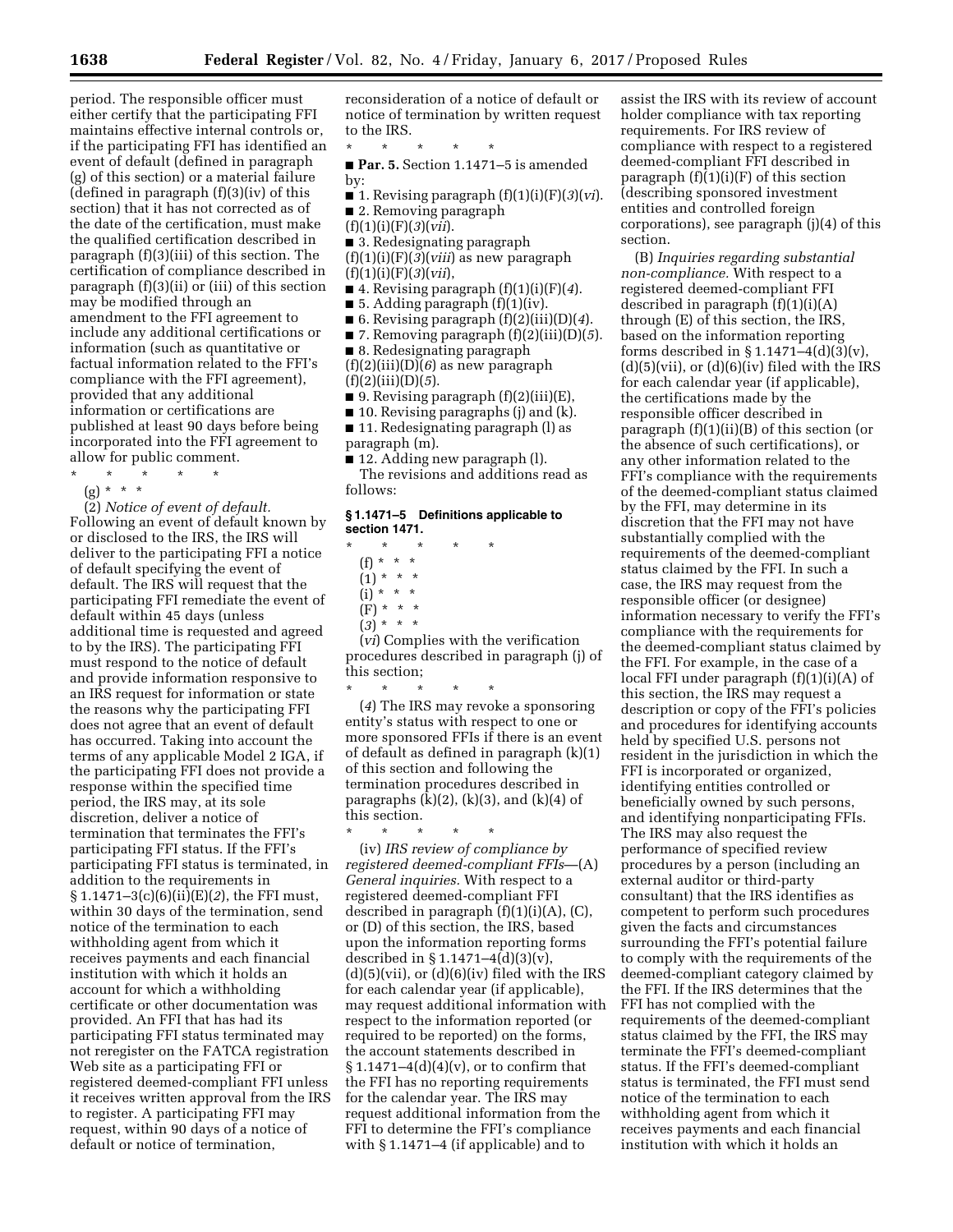account for which a withholding certificate or other documentation was provided within 30 days after the termination. An FFI that has had its deemed-compliant status terminated may not reregister on the FATCA registration Web site as a registered deemed-compliant FFI or register on the FATCA registration Web site as a participating FFI unless it receives written approval from the IRS. A registered deemed-compliant FFI may request, within 90 days of a notice of termination, reconsideration of the notice of termination by written request to the IRS.

- $(2) * * * *$
- $(iii) * * * *$
- $(D) * * * *$

(*4*) Complies with the verification procedures described in paragraph (j) of this section; and

- \* \* \* \* \* (E) The IRS may revoke a sponsoring entity's status as a sponsoring entity with respect to one or more sponsored FFIs if there is an event of default as defined in paragraph (k)(1) of this section and following the termination procedures described in paragraphs  $(k)(2)$ ,  $(k)(3)$ , and  $(k)(4)$  of this section. A sponsoring entity is not liable for any failure to comply with the obligations contained in paragraph (f)(2)(iii)(D) of this section unless the sponsoring entity is a withholding agent that is separately liable for the failure to withhold on or report with respect to a payment made by the sponsoring entity on behalf of the sponsored FFI. A sponsored FFI will remain liable for any failure of its sponsoring entity to comply with the obligations contained in paragraph (f)(2)(iii)(D) of this section that the sponsoring entity has agreed to undertake on behalf of the FFI, even if the sponsoring entity is also a withholding agent and is itself separately liable for the failure to withhold on or report with respect to a payment made by the sponsoring entity on behalf of the sponsored FFI. The same tax, interest, or penalties, however, shall not be collected more than once.
- \* \* \* \* \*

(j) *Sponsoring entity verification*—(1) *In general.* This paragraph (j) describes the requirements for a sponsoring entity of a sponsored FFI to establish and implement a compliance program for satisfying its requirements as a sponsoring entity and to provide a certification of compliance with its requirements. This paragraph (j) also describes the procedures for the IRS to review the sponsoring entity's compliance with respect to each

sponsored FFI for purposes of satisfying the requirements of paragraph  $(f)(1)(i)(F)$ or (f)(2)(iii) of this section or an applicable Model 2 IGA. This paragraph (j) also requires a sponsoring entity to have in place a written sponsorship agreement as described in paragraph  $(j)(3)(v)(B)$  of this section with each sponsored FFI. References in this paragraph (j) or paragraph (k) of this section to a sponsored FFI mean a sponsored FFI to which the requirements of paragraph (f)(1)(i)(F) or (f)(2)(iii) of this section or an applicable Model 2 IGA apply.

(2) *Compliance program.* The sponsoring entity must appoint a responsible officer to oversee the compliance of the sponsoring entity with respect to each sponsored FFI for purposes of satisfying the requirements of paragraph  $(f)(1)(i)(F)$  or  $(f)(2)(iii)$  of this section or an applicable Model 2 IGA. The responsible officer must (either personally or through designated persons) establish a compliance program that includes policies, procedures, and processes sufficient for the sponsoring entity to satisfy the requirements described in the preceding sentence. The responsible officer (or designee) must periodically review the sufficiency of the sponsoring entity's compliance program, the sponsoring entity's compliance with respect to each sponsored FFI for purposes of satisfying the requirements of paragraph  $(f)(1)(i)(F)$ or (f)(2)(iii) of this section or an applicable Model 2 IGA, and the compliance of each sponsored FFI with the due diligence, withholding, and reporting requirements of § 1.1471–4 or an applicable Model 2 IGA during the certification period described in paragraph (j)(3)(iii) of this section. The results of the periodic review must be considered by the responsible officer in making the periodic certifications described in paragraph (j)(3) of this section.

(3) *Certification of compliance*—(i) *In general.* In addition to the certification required under paragraph (j)(5) of this section (preexisting account certification), on or before July 1 of the calendar year following the certification period, the responsible officer of the sponsoring entity must make the certification described in paragraph (j)(3)(v) of this section and either the certification described in paragraph  $(j)(3)(vi)(A)$  of this section or the certification described in paragraph (j)(3)(vi)(B) of this section with respect to all sponsored FFIs for which the sponsoring entity acts during the certification period on the form and in the manner prescribed by the IRS.

(ii) *Late-joining sponsored FFIs.* In general, with respect to a certification period, a sponsoring entity is not required to make a certification for a sponsored FFI that first agrees to be sponsored by the sponsoring entity during the six month period prior to the end of the certification period, provided that the sponsoring entity makes certifications for such sponsored FFI for subsequent certification periods and the first such certification covers both the subsequent certification period and the portion of the prior certification period during which such FFI was sponsored by the sponsoring entity. However, the preceding sentence does not apply to a sponsored FFI that, immediately before the FFI agrees to be sponsored by the sponsoring entity, was a participating FFI, registered deemed-compliant FFI, or sponsored, closely held investment vehicle of another sponsoring entity. The sponsoring entity may certify for a sponsored FFI described in the preceding sentence for the portion of the certification period prior to the date that the FFI first agrees to be sponsored by the sponsoring entity if the sponsoring entity obtains from the FFI (or the FFI's sponsoring entity, if applicable) a written certification that the FFI has complied with its applicable chapter 4 requirements during such portion of the certification period, provided that: (1) The sponsoring entity does not know that such certification is unreliable or incorrect; and (2) the certification for the sponsored FFI for the subsequent certification period covers both the subsequent certification period and the portion of the prior certification period during which such FFI was sponsored by the sponsoring entity.

(iii) *Certification period.* The first certification period begins on the later of the date the sponsoring entity is issued a GIIN to act as a sponsoring entity or June 30, 2014, and ends at the close of the third full calendar year following such date. Each subsequent certification period is the three calendar year period following the previous certification period.

(iv) *Additional certifications or information.* The certification of compliance described in paragraph (j)(3) of this section may be modified to include additional certifications or information (such as quantitative or factual information related to the sponsoring entity's compliance with respect to each sponsored FFI for purposes of satisfying the requirements of paragraph  $(f)(1)(i)(F)$  or  $(f)(2)(iii)$  of this section or an applicable Model 2 IGA), provided that such additional information or certifications are published at least 90 days before being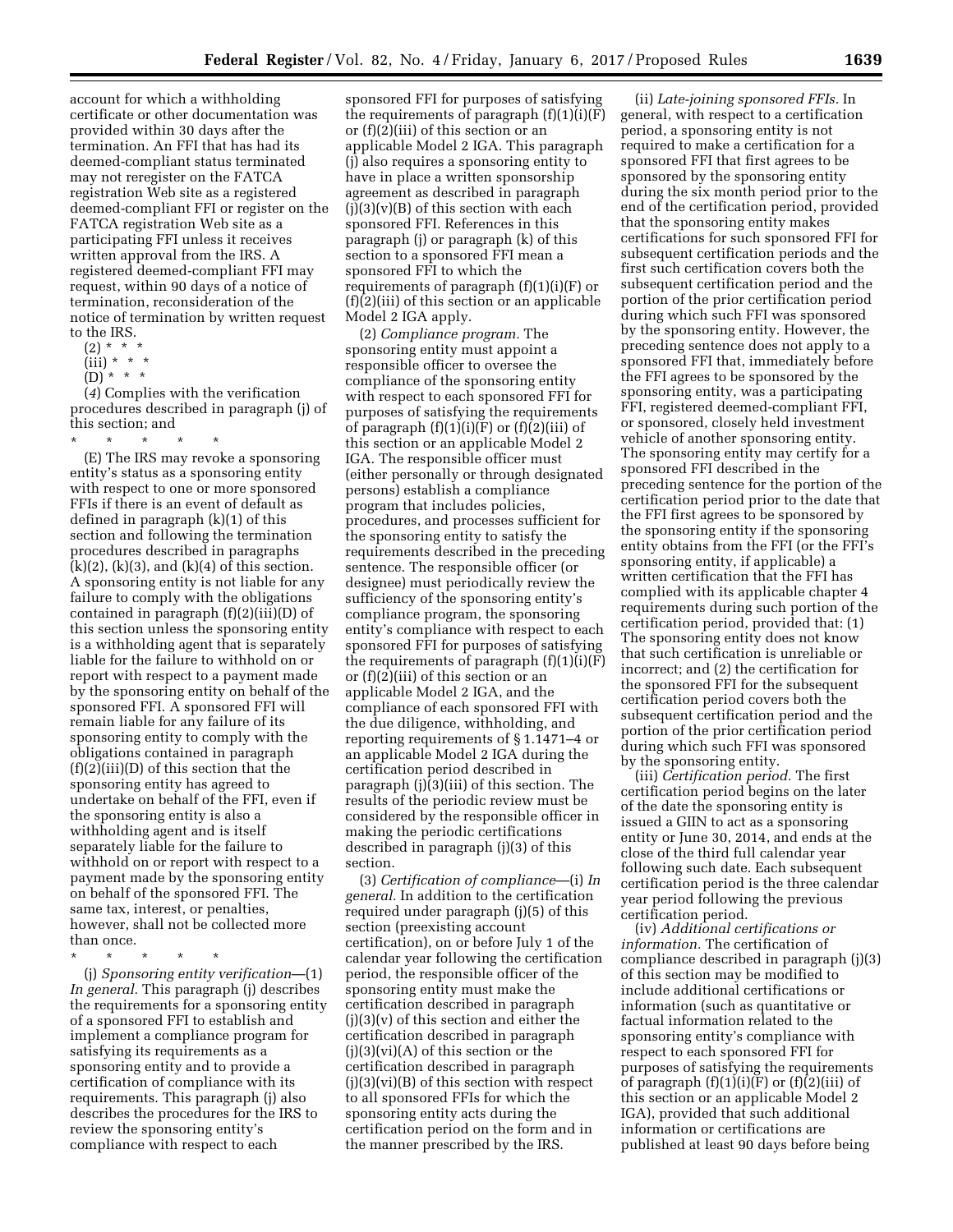made effective in order to allow for public comment.

(v) *Certifications regarding sponsoring entity and sponsored FFI requirements.*  The responsible officer of the sponsoring entity must certify to the following statements—

(A) The sponsoring entity meets all of the requirements of a sponsoring entity as described in paragraph (f)(1)(i)(F)(*3*) or (f)(2)(iii)(D) of this section or an applicable Model 2 IGA, including the chapter 4 status required of such entity;

(B) The sponsoring entity has a written sponsorship agreement in effect with each sponsored FFI authorizing the sponsoring entity to fulfill the requirements of paragraph  $(f)(1)(i)(F)$  or (f)(2)(iii) of this section or an applicable Model 2 IGA with respect to each sponsored FFI; and

(C) Each sponsored FFI treated as a sponsored investment entity, a sponsored controlled foreign corporation, or a sponsored, closely held investment vehicle by the sponsoring entity meets the requirements of its respective status.

(vi) *Certifications regarding internal controls*—(A) *Certification of effective internal controls.* The responsible officer of the sponsoring entity must certify to the following statements—

(*1*) The responsible officer of the sponsoring entity has established a compliance program that is in effect as of the date of the certification and that has been subject to the review as described in paragraph (j)(2) of this section;

(*2*) With respect to material failures (defined in paragraph (j)(3)(vii) of this section)—

(*i*) There are no material failures for the certification period; or

(*ii*) If there were any material failures, appropriate actions were taken to remediate such failures and to prevent such failures from reoccurring; and

(*3*) With respect to any failure to withhold, deposit, or report to the extent required under § 1.1471–4 or an applicable Model 2 IGA with respect to any sponsored FFI for any year during the certification period, the sponsored FFI has corrected such failure by paying (or directing the sponsoring entity to pay) any taxes due (including interest and penalties) and filing (or directing the sponsoring entity to file) the appropriate return (or amended return).

(B) *Qualified certification.* If the responsible officer of the sponsoring entity has identified an event of default (defined in paragraph (k)(1) of this section) or a material failure (defined in paragraph (j)(3)(vii) of this section) that the sponsoring entity has not corrected as of the date of the certification, the

responsible officer must certify to the following statements—

(*1*) The responsible officer of the sponsoring entity has established a compliance program that is in effect as of the date of the certification and that has been subjected to the review as described in paragraph (j)(2) of this section;

(*2*) With respect to the event of default or material failure—

(*i*) The responsible officer (or designee) has identified an event of default; or

(*ii*) The responsible officer has determined that there are one or more material failures as defined in paragraph (j)(3)(vii) of this section and that appropriate actions will be taken to prevent such failures from reoccurring;

(*3*) With respect to any failure to withhold, deposit, or report to the extent required under § 1.1471–4 or an applicable Model 2 IGA with respect to any sponsored FFI for any year during the certification period, the sponsored FFI will correct such failure by paying (or directing the sponsoring entity to pay) any taxes due (including interest and penalties) and filing (or directing the sponsoring entity to file) the appropriate return (or amended return); and

(*4*) The responsible officer (or designee) will respond to any notice of default under paragraph (k)(2) of this section or will provide to the IRS a description of each material failure and a written plan to correct each such failure when requested under paragraph (j)(4) of this section.

(vii) *Material failures defined.* A material failure is a failure of the sponsoring entity with respect to each sponsored FFI to satisfy the requirements of paragraph (f)(1)(i)(F) or (f)(2)(iii) of this section or an applicable Model 2 IGA if the failure was the result of a deliberate action on the part of one or more employees of the sponsoring entity or was an error attributable to a failure of the sponsoring entity to implement internal controls sufficient for the sponsoring entity to meet its requirements. A material failure will not constitute an event of default unless such material failure occurs in more than limited circumstances when a sponsoring entity has not substantially complied with the requirements described in the preceding sentence. Material failures include the following—

(A) With respect to any sponsored FFI, the deliberate or systematic failure of the sponsoring entity to report accounts that such sponsored FFI was required to treat as U.S. accounts, withhold on passthru payments to the

extent required, deposit taxes withheld to the extent required, accurately report recalcitrant account holders (or nonconsenting U.S. accounts under an applicable Model 2 IGA), or accurately report with respect to nonparticipating FFIs as required under § 1.1471– 4(d)(2)(ii)(F) or an applicable Model 2 IGA;

(B) A criminal or civil penalty or sanction imposed on the sponsoring entity or any sponsored FFI (or any branch or office of the sponsoring entity or any sponsored FFI) by a regulator or other governmental authority or agency with oversight over the sponsoring entity's or sponsored FFI's compliance with the AML due diligence procedures to which it (or any branch or office thereof) is subject and that is imposed based on a failure to properly identify account holders under the requirements of those procedures;

(C) A potential future tax liability of any sponsored FFI related to its compliance (or lack thereof) with the due diligence, withholding, and reporting requirements of § 1.1471–4 or an applicable Model 2 IGA for which such sponsored FFI has established, for financial statement purposes, a tax reserve or provision;

(D) A potential contractual liability under the agreement described in paragraph  $(i)(3)(v)(B)$  of this section of the sponsoring entity to any sponsored FFI related to such sponsoring entity's compliance (or lack thereof) with paragraph  $(f)(1)(i)(F)$  or  $(f)(2)(iii)$  of this section or an applicable Model 2 IGA for which the sponsoring entity has established, for financial statement purposes, a reserve or provision; and

(E) Failure to register with the IRS as a sponsoring entity or to register each sponsored FFI required to be registered under paragraph (f)(1)(i)(F)(*3*)(*iii*) of this section or an applicable Model 2 IGA.

(4) *IRS review of compliance*—(i) *General inquiries.* The IRS, based upon the information reporting forms described in § 1.1471–4(d)(3)(v),  $(d)(5)(\n$ ii), or  $(d)(6)(\n)$  filed with the IRS (or the absence of such reporting) by the sponsoring entity for each calendar year with respect to any sponsoring FFI, may request additional information with respect to the information reported (or required to be reported) on the forms, the account statements described in  $\S 1.1471-4(d)(4)(v)$  with respect to one or more sponsored FFIs, or confirmation that the FFI has no reporting requirements. The IRS may also request any additional information from the sponsoring entity (including a copy of each sponsorship agreement the sponsoring entity has entered into with each sponsored FFI) necessary to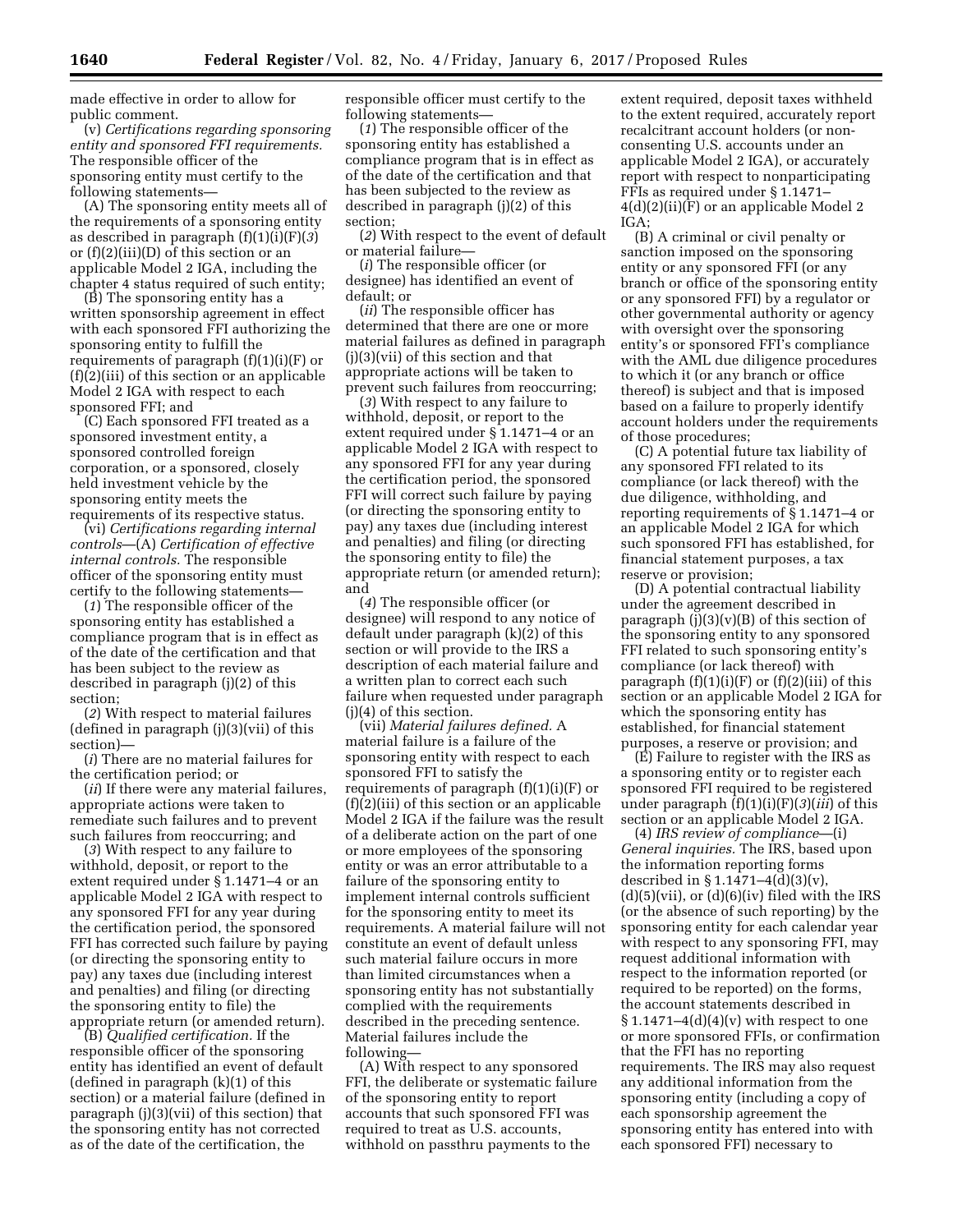determine the compliance with the due diligence, withholding, and reporting requirements of § 1.1471–4 or an applicable Model 2 IGA with respect to each sponsored FFI and to assist the IRS with its review of account holder compliance with tax reporting requirements.

(ii) *Inquiries regarding substantial non-compliance.* Based on the information reporting forms described in § 1.1471–4(d)(3)(v), (d)(5)(vii), or (d)(6)(iv) filed with the IRS by the sponsoring entity for each calendar year with respect to any sponsored FFI (or the absence of reporting), the certifications made by the responsible officer described in paragraphs (j)(3) and (j)(5) of this section (or the absence of such certifications), or any other information related to the sponsoring entity's compliance with respect to any sponsored FFI for purposes of satisfying the requirements of paragraph  $(f)(1)(i)(F)$ or (f)(2)(iii) of this section or an applicable Model 2 IGA, the IRS may determine in its discretion that the sponsoring entity may not have substantially complied with such requirements. In such a case, the IRS may request from the responsible officer (or designee) information necessary to verify the sponsoring entity's compliance with such requirements. The IRS may request, for example, a description or copy of the sponsoring entity's policies and procedures for fulfilling the requirements of paragraph  $(f)(1)(i)(F)$  or  $(f)(2)(iii)$  of this section or an applicable Model 2 IGA, a description or copy of the sponsoring entity's procedures for conducting its periodic review, or a copy of any written reports documenting the findings of such review. The IRS may also request the performance of specified review procedures by a person (including an external auditor or thirdparty consultant) that the IRS identifies as competent to perform such procedures given the facts and circumstances surrounding the sponsoring entity's potential failure to comply with respect to each sponsored FFI with the requirements of paragraph  $(f)(1)(i)(F)$  or  $(f)(2)(iii)$  of this section or an applicable Model 2 IGA.

(iii) *Compliance procedures for a sponsored FFI subject to a Model 2 IGA.*  In the case of a sponsored FFI subject to the requirements of an applicable Model 2 IGA, the procedures described in paragraph (j)(4) of this section apply, except as otherwise provided in the applicable Model 2 IGA.

(5) *Preexisting account certification.*  The responsible officer of a sponsoring entity must make the certification described in § 1.1471–4(c)(7)

(preexisting account certification of a participating FFI) with respect to each sponsored FFI that enters into the sponsorship agreement with the sponsoring entity during the certification period (as defined in paragraph (j)(3)(iii) of this section). However, the preexisting account certification is not required for a sponsored FFI that, immediately before the FFI first agrees to be sponsored by the sponsoring entity, was a participating FFI, a sponsored FFI of another sponsoring entity, or a registered deemed-compliant FFI that is a local FFI or a restricted fund, if the FFI (or the FFI's former sponsoring entity, if applicable) provides a written certification to the sponsoring entity that the FFI has made the preexisting account certification required under § 1.1471–4(c)(7) or paragraph (f)(1)(i)(A)(*7*) or (f)(1)(i)(D)(*6*) of this section (as applicable), unless the sponsoring entity knows that such written certification is unreliable or incorrect. In addition, the preexisting account certification is not required for a sponsored FFI that enters into the sponsorship agreement with the sponsoring entity during the two year period prior to the end of the certification period, provided that the sponsoring entity makes the preexisting account certification for such FFI for the subsequent certification period. The certification described in this paragraph (j)(5) for the certification period must be submitted by the due date of the sponsoring entity's certification of compliance required under paragraph (j)(3) of this section for the certification period, on the form and in the manner prescribed by the IRS. With respect to a sponsored FFI for which the sponsoring entity makes a preexisting account certification, a preexisting obligation means any account, instrument, or contract (including any debt or equity interest) maintained, executed, or issued by the sponsored FFI that is outstanding on the earlier of the date the FFI is issued a GIIN as a sponsored FFI or the date the FFI first agrees to be sponsored by the sponsoring entity.

(k) *Sponsoring entity event of default*—(1) *Defined.* An event of default with regard to a sponsoring entity occurs if the sponsoring entity fails to perform material obligations required with respect to the due diligence, withholding, and reporting requirements of § 1.1471–4 or an applicable Model 2 IGA with respect to any sponsored FFI, to establish or maintain a compliance program as described in paragraph (j)(2) of this

section, or to perform a periodic review described in paragraph (j)(2) of this section. An event of default also includes the occurrence of any of the following—

(i) With respect to any sponsored FFI, failure to obtain, in any case in which foreign law would (but for a waiver) prevent the reporting of U.S. accounts required under § 1.1471–4(d), valid and effective waivers from holders of U.S. accounts or failure to otherwise close or transfer such U.S. accounts as required under § 1.1471–4(i);

(ii) With respect to any sponsored FFI, failure to significantly reduce, over a period of time, the number of account holders or payees that such sponsored FFI is required to treat as recalcitrant account holders or nonparticipating FFIs, as a result of the sponsoring entity failing to comply with the due diligence procedures set forth in § 1.1471–4(c);

(iii) With respect to any sponsored FFI, failure to fulfill the requirements of § 1.1471–4(i) in any case in which foreign law prevents or otherwise limits withholding under § 1.1471–4(b);

(iv) Failure to take timely corrective actions to remedy a material failure described in paragraph (j)(3)(vii) of this section after making a qualified certification described in paragraph  $(j)(3)(vi)(B)$  of this section;

(v) Failure to make the preexisting account certification required under paragraph (j)(5) of this section or the periodic certification required under paragraph (j)(3) of this section with respect to any sponsored FFI within the specified time period;

(vi) Making incorrect claims for refund on behalf of any sponsored FFI;

(vii) Failure to cooperate with an IRS request for additional information under paragraph (j)(4) of this section;

(viii) Making any fraudulent statement or misrepresentation of material fact to the IRS or representing to a withholding agent or the IRS its status as a sponsoring entity for an entity other than an entity for which it acts as a sponsoring entity;

(ix) The sponsoring entity is no longer authorized to perform the requirements of a sponsoring entity with respect to one or more sponsored FFIs; or

(x) Failure to have the written sponsorship agreement described in paragraph  $(i)(3)(v)(B)$  of this section in effect with each sponsored FFI.

(2) *Notice of event of default.*  Following an event of default known by or disclosed by the sponsoring entity to the IRS, the IRS will deliver to the sponsoring entity a notice of default specifying the event of default and, if applicable, identifying each sponsored FFI to which the notice relates. The IRS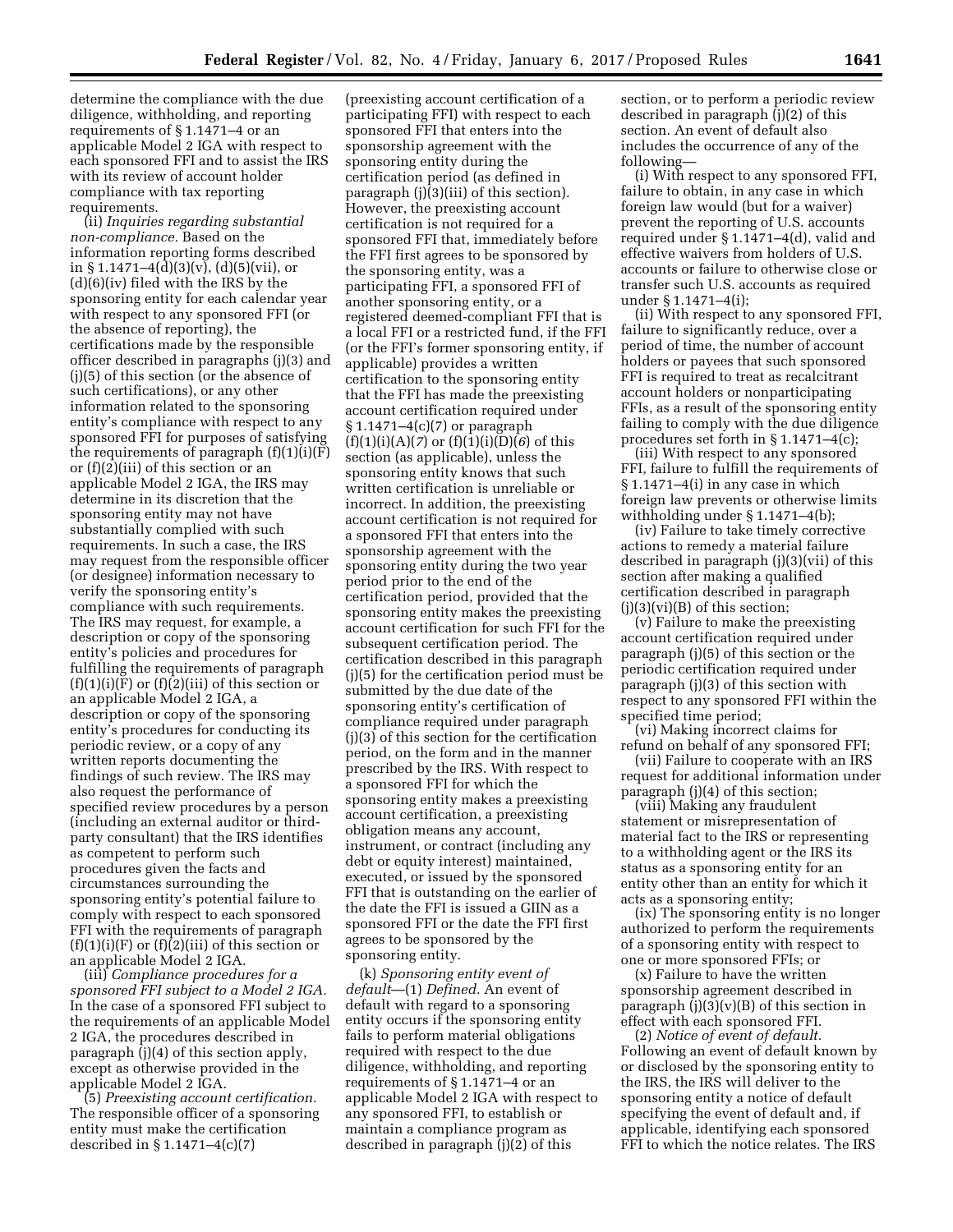will request that the sponsoring entity remediate the event of default within 45 days (unless additional time is requested and agreed to by the IRS). The sponsoring entity must respond to the notice of default and provide information responsive to an IRS request for information or state the reasons why the sponsoring entity does not agree that an event of default has occurred.

(3) *Remediation of event of default.* A sponsoring entity will be permitted to remediate an event of default to the extent that it agrees with the IRS on a remediation plan. Such a plan may, for example, allow a sponsoring entity to remediate an event of default described in paragraph (k)(1) of this section with respect to a sponsored FFI by providing specific information regarding the U.S. accounts maintained by such sponsored FFI when the sponsoring entity has been unable to report all of the information with respect to such accounts as required under § 1.1471–4(d) and has been unable to close or transfer such accounts. The IRS may, as part of a remediation plan, require additional information from the sponsoring entity or the performance of the specified review procedures described in paragraph (j)(4)(ii) of this section.

(4) *Termination*—(i) *In general.* If the sponsoring entity does not provide a response to a notice of default within the period specified in paragraph (k)(2) of this section or does not remediate the event of default as described in paragraph (k)(3) of this section, the IRS may deliver a notice of termination that terminates the sponsoring entity's status, the status of one or more sponsored FFIs as deemed-compliant FFIs, or both the sponsoring entity and one or more sponsored FFIs.

(ii) *Termination of sponsoring entity.*  If the IRS terminates the status of the sponsoring entity, the sponsoring entity must send notice of the termination to each sponsored FFI for which it acts, as well as each withholding agent from which it receives payments and each financial institution with which it holds an account for which a withholding certificate or other documentation was provided with respect to each sponsored FFI within 30 days after the date of termination. A sponsoring entity that has had its status terminated cannot register on the FATCA registration Web site to act as a sponsoring entity for any sponsored FFI or for any entity that is a sponsored entity under a Model 1 IGA unless it receives written approval from the IRS to register. Unless the status of a sponsored FFI has been terminated, the sponsored FFI may register on the FATCA registration Web site as a

participating FFI or registered deemedcompliant FFI (as applicable). However, a sponsored FFI whose sponsoring entity has been terminated may not register or represent its status as a sponsored FFI of a sponsoring entity that has a relationship described in section 267(b) to the sponsoring entity that was terminated without receiving written approval from the IRS.

(iii) *Termination of sponsored FFI.* If the IRS notifies the sponsoring entity that the status of a sponsored FFI is terminated (but not the sponsoring entity's status), the sponsoring entity must remove the sponsored FFI from the sponsoring entity's registration account on the FATCA registration Web site and send notice of the termination to each withholding agent from which the sponsored FFI receives payments and each financial institution with which it holds an account for which a withholding certificate or other documentation was provided with respect to such sponsored FFI within 30 days after the date of termination. A sponsored FFI that has had its status as a sponsored FFI terminated (independent from a termination of status of its sponsoring entity) may not register on the FATCA registration Web site as a participating FFI or registered deemed-compliant FFI unless it receives written approval from the IRS.

(iv) *Reconsideration of notice of default or notice of termination.* A sponsoring entity or sponsored FFI may request, within 90 days of a notice of default or notice of termination, reconsideration of the notice of default or notice of termination by written request to the IRS.

(v) *Sponsoring entity of sponsored FFIs subject to a Model 2 IGA.* Subject to the provisions of an applicable Model 2 IGA, the IRS may revoke the status of a sponsoring entity with respect to one or more sponsored FFIs subject to a Model 2 IGA if there is an event of default as defined in paragraph (k)(1) of this section and following the notice, remediation, and termination procedures described in paragraphs  $(k)(2)$ ,  $(k)(3)$ , and  $(k)(4)$  of this section.

(l) *Trustee-documented trust verification*—(1) *Compliance program.*  A trustee of a trust treated as a trusteedocumented trust under an applicable Model 2 IGA must establish and implement a compliance program for purposes of satisfying the requirements of an applicable Model 2 IGA with respect to each such trust. The trustee must appoint a responsible officer who must (either personally or through designated persons) establish policies, procedures, and processes sufficient for the trustee to implement the compliance

program. The responsible officer (or designee) must periodically review the sufficiency of the trustee's compliance program and the trustee's compliance with respect to each trust for purposes of satisfying the requirements of an applicable Model 2 IGA for each certification period described in paragraph (l)(2) of this section. The results of the periodic review must be considered by the responsible officer in making the certification described in paragraph (l)(2) of this section.

(2) *Certification of compliance*—(i) *In general.* On or before July 1 of the calendar year following the end of the certification period, the responsible officer must make a certification for the certification period with respect to all trustee-documented trusts described in paragraph (l)(1) of this section on the form and in the manner prescribed by the IRS.

(ii) *Late-joining trustee-documented trusts.* In general, with respect to a certification period, the responsible officer of a trustee is not required to make a certification for a trusteedocumented trust for which the trustee first agreed to act as the trustee for purposes of the trust's status as a trustee-documented trust during the six month period prior to the end of the certification period, provided that the responsible officer of the trustee makes certifications for such trusteedocumented trust for subsequent certification periods and the first such certification covers both the subsequent certification period and the portion of the prior certification period during which the trustee acted as the trustee of the trustee-documented trust. However, the preceding sentence does not apply to a trustee-documented trust that, immediately before the trustee first agrees to act as the trustee for purposes of the trust's status as a trusteedocumented trust, was a trusteedocumented trust of another trustee. The trustee of a trustee-documented trust may certify for a trusteedocumented trust described in the preceding sentence for the portion of the certification period prior to the date that the trustee first agrees to act as the trustee for purposes of the trust's status as a trustee-documented trust if the trustee obtains from the trusteedocumented trust (or the trust's former trustee, if applicable) a written certification that the trust has complied with its applicable chapter 4 requirements during such portion of the certification period, provided that: (1) The trustee does not know that such certification is unreliable or incorrect; and (2) the certification for the trusteedocumented trust for the subsequent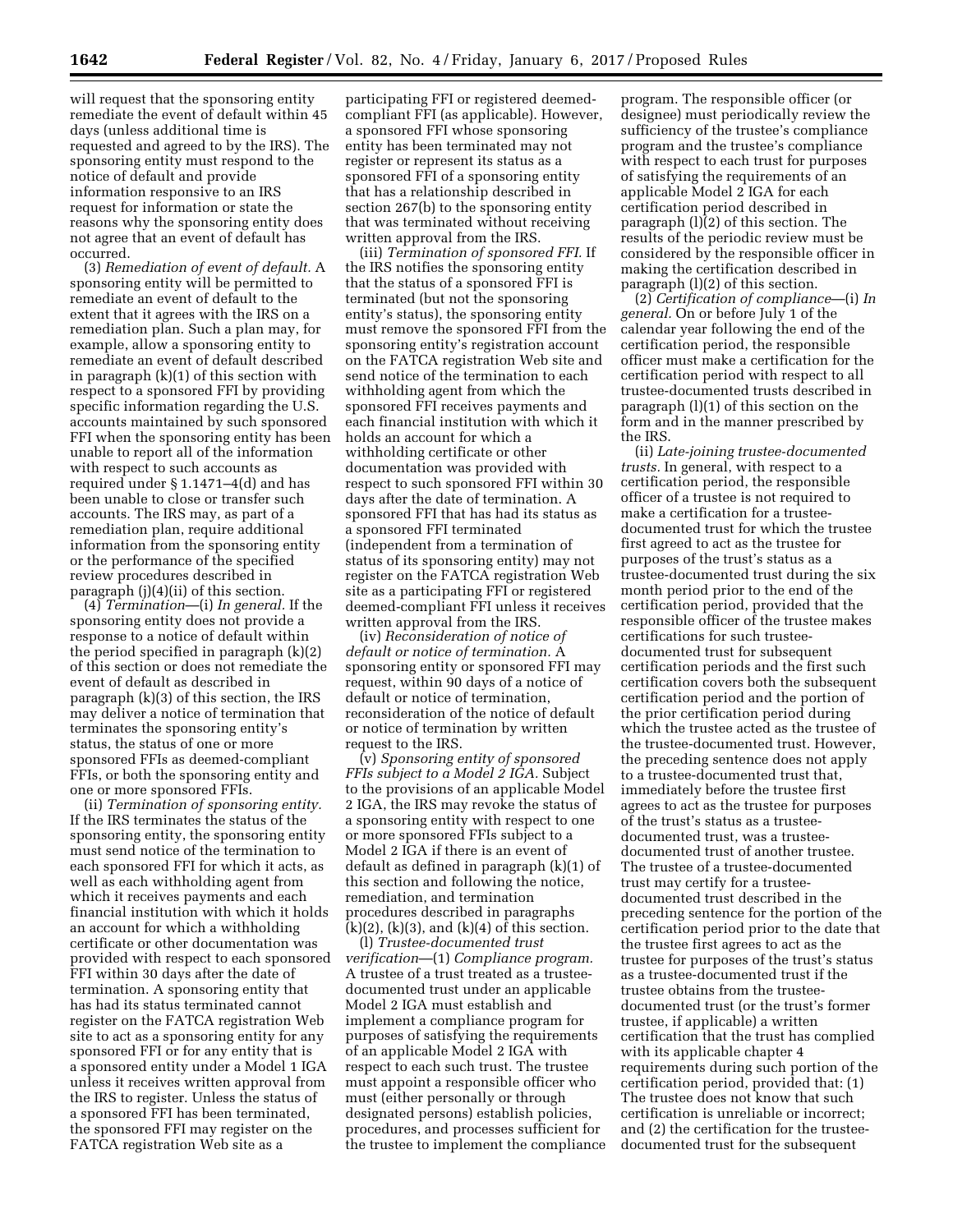certification period covers both the subsequent certification period and the portion of the prior certification period during which the trustee acts as the trustee for purposes of the trust's status as a trustee-documented trust.

(iii) *Certification period.* The first certification period begins on the later of the date the trustee is issued a GIIN to act as a trustee of a trusteedocumented trust or June 30, 2014, and ends at the close of the third full calendar year following such date. Each subsequent certification period is the three calendar year period following the previous certification period.

(iv) *Certifications.* The responsible officer of the trustee must certify to the following statements—

(A) The responsible officer of the trustee has established a compliance program that is in effect as of the date of the certification and has performed a periodic review described in paragraph (l)(1) of this section for the certification period; and

(B) The trustee has reported to the IRS on Form 8966, ''FATCA Report'' (or such other form as the IRS may prescribe), all of the information required to be reported pursuant to the applicable Model 2 IGA with respect to all U.S. accounts of each trusteedocumented trust for which the trustee acts during the certification period by the due date of Form 8966 (including extensions) for each year.

(3) *IRS review of compliance by trustees of trustee-documented trusts*— (i) *General inquiries.* Based upon the information reporting forms filed with the IRS (or the absence of such reporting) by a trustee with respect to any trustee-documented trust subject to a Model 2 IGA for each calendar year, and subject to the requirements of an applicable Model 2 IGA, the IRS may request from the trustee additional information with respect to the information reported on the forms with respect to any trustee-documented trust or a confirmation that the trustee has no reporting requirements with respect to any trustee-documented trust. The IRS may also request any additional information to determine the trustee's compliance for purposes of satisfying the trust's requirements as a trusteedocumented trust under an applicable Model 2 IGA or to assist the IRS with its review of account holder compliance with tax reporting requirements.

(ii) *Inquiries regarding substantial non-compliance.* The IRS, based on the information reporting forms filed with the IRS by a trustee with respect to any trustee-documented trust subject to a Model 2 IGA for each calendar year (or the absence of such reporting), the

certification described in paragraph (l)(2) of this section (or the absence of such certification), or any other information related to the trustee's compliance with respect to any trusteedocumented trust for purposes of satisfying the trust's applicable Model 2 IGA requirements, may determine in its discretion that the trustee may not have substantially complied with the requirements applicable to a trustee of a trustee-documented trust. In such a case, the IRS may request from the responsible officer information necessary to verify the trustee's compliance with such requirements. The IRS may also request the performance of specified review procedures by a person (including an external auditor or third-party consultant) that the IRS identifies as competent to perform such procedures given the circumstances surrounding the trustee's potential failure to comply with the requirements of an applicable Model 2 IGA with respect to one or more trustee-documented trusts. The IRS may notify the applicable Model 2 IGA jurisdiction that the trustee has not complied with its requirements as a trustee of one or more trusteedocumented trusts

\* \* \* \* \* ■ **Par. 6.** Section 1.1472-1 is amended by revising paragraphs (c)(5)(iii), (f), and (g) to read as follows:

#### **§ 1.1472–1 Withholding on NFFEs.**

# \* \* \* \* \*

- $(c) * * * *$
- $(5) * * * *$

(iii) *Revocation of status as sponsoring entity.* The IRS may revoke a sponsoring entity's status as a sponsoring entity with respect to all sponsored direct reporting NFFEs if there is an event of default as defined in paragraph (g) of this section with respect to any sponsored direct reporting NFFE.

\* \* \* \* \* (f) *Sponsoring entity verification*—(1) *In general.* This paragraph (f) describes the requirements for a sponsoring entity to provide a certification of compliance with respect to each sponsored direct reporting NFFE for purposes of satisfying the requirements of paragraph (c)(5) of this section and defines the certification period for such certifications. This paragraph (f) also describes the procedures for the IRS to review the sponsoring entity's compliance with such requirements during the certification period. Finally, this paragraph (f) describes the requirement that a sponsoring entity have in place a written sponsorship

agreement with each sponsored direct reporting NFFE for which it acts and specifies the terms of such agreement. See paragraph (g)(1)(i) of this section, describing an event of default for a sponsoring entity that does not have a sponsorship agreement with each sponsored direct reporting NFFE for which it acts as a sponsoring entity. References in this paragraph (f) or paragraph (g) of this section to a sponsored direct reporting NFFE mean a sponsored direct reporting NFFE for which the sponsoring entity acts as a sponsoring entity under paragraph (c)(5)(ii) of this section.

(2) *Certification of compliance*—(i) *In general.* The sponsoring entity must appoint a responsible officer to oversee the sponsoring entity's compliance with respect to each sponsored direct reporting NFFE for purposes of satisfying the requirements of paragraph (c)(5) of this section. On or before July 1 of the calendar year following the certification period, the responsible officer of the sponsoring entity must make a certification for the certification period with respect to all sponsored direct reporting NFFEs for which the sponsoring entity acts during the certification period on the form and in the manner prescribed by the IRS.

(ii) *Late-joining sponsored direct reporting NFFEs.* In general, with respect to a certification period, a sponsoring entity is not required to make a certification for a sponsored direct reporting NFFE that first agrees to be sponsored by the sponsoring entity during the six month period prior to the end of the certification period, provided that the sponsoring entity makes certifications for such sponsored direct reporting NFFE for subsequent certification periods, and the first such certification covers both the subsequent certification period and the portion of the prior certification period during which the sponsored direct reporting NFFE was sponsored by the sponsoring entity. However, the preceding sentence does not apply to a sponsored direct reporting NFFE that, immediately before the NFFE agrees to be sponsored by the sponsoring entity, was a direct reporting NFFE or sponsored direct reporting NFFE of another sponsoring entity. The sponsoring entity may certify for a sponsored direct reporting NFFE described in the preceding sentence for the portion of the certification period prior to the date that the NFFE first agrees to be sponsored by the sponsoring entity if the sponsoring entity obtains from the NFFE (or the NFFE's sponsoring entity, if applicable) a written certification that the NFFE has complied with its applicable chapter 4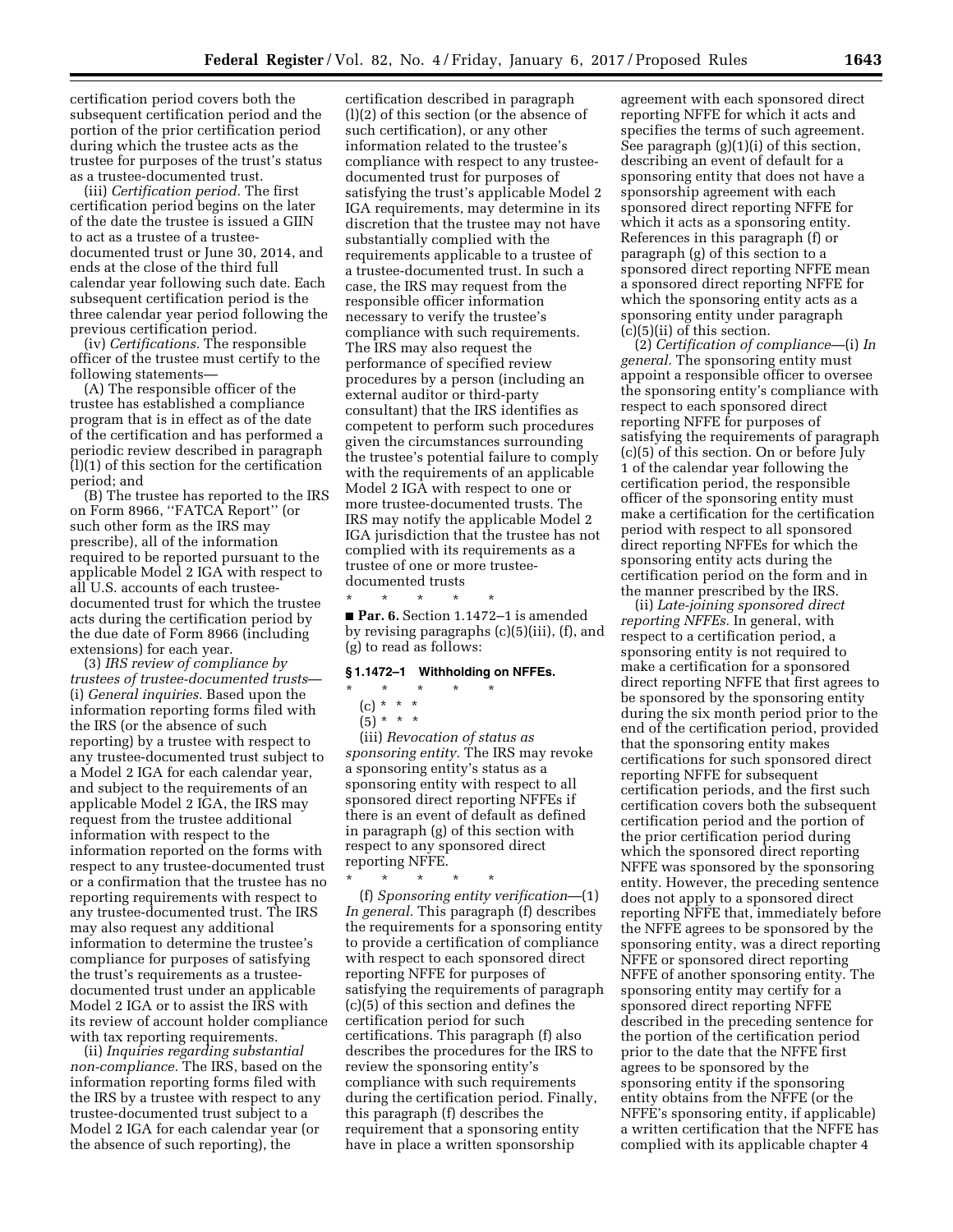requirements during such portion of the certification period, provided that: (1) The sponsoring entity does not know that such certification is unreliable or incorrect; and (2) the certification for the sponsored direct reporting NFFE for the subsequent certification period covers both the subsequent certification period and the portion of the prior certification period during which such NFFE was sponsored by the sponsoring entity.

(iii) *Certification period.* The first certification period begins on the later of the date the sponsoring entity is issued a GIIN to act as a sponsoring entity or June 30, 2014, and ends at the close of the third full calendar year after such date. Each subsequent certification period is the three calendar year period following the close of the previous certification period.

(iv) *Certifications.* The certification will require the responsible officer of the sponsoring entity to certify to the following statements—

(A) The sponsoring entity meets all of the requirements of a sponsoring entity described in paragraph (c)(5)(ii) of this section;

(B) The sponsoring entity has the written sponsorship agreement described in paragraph (f)(4) of this section in effect with each sponsored direct reporting NFFE;

(C) There were no events of default (as defined in paragraph (g) of this section) with respect to the sponsoring entity, or, to the extent there were any such events of default, appropriate measures were taken by the sponsoring entity to remediate and prevent such events from reoccurring; and

(D) With respect to any failure to report to the extent required under paragraph (c)(3)(ii) of this section with respect to one or more sponsored direct reporting NFFEs, the sponsoring entity has corrected such failure by filing the appropriate information returns.

(3) *IRS review of compliance*—(i) *General inquiries.* The IRS, based upon the information reporting forms described in paragraph (c)(3)(ii) of this section filed with the IRS (or the absence of such reporting) by the sponsoring entity for each calendar year with respect to any sponsored direct reporting NFFE, may request additional information with respect to the information reported (or required to be reported) on the forms about any substantial U.S. owner reported on the form or the records for each direct reporting NFFE described in paragraph (c)(3)(iv) of this section. The IRS may also request any additional information from the sponsoring entity (including a copy of each sponsorship agreement the sponsoring entity has entered into with each sponsored FFI) to determine its compliance with paragraph (f) of this section with respect to each sponsored direct reporting NFFE and to assist the IRS with its review of any substantial U.S. owners' compliance with tax reporting requirements.

(ii) *Inquiries regarding substantial non-compliance.* If, based on the information reporting forms referenced in paragraph  $(c)(3)(ii)$  of this section filed with the IRS by the sponsoring entity for each calendar year with respect to any sponsored direct reporting NFFE (or the absence of such reporting), the certification made by the responsible officer described in paragraph (f)(2) of this section (or the absence of such certification), or any other information related to the sponsoring entity's compliance with the requirements of a sponsoring entity with respect to each sponsored direct reporting NFFE for purposes of satisfying the requirements of paragraph (c)(5) of this section, the IRS determines in its discretion that the sponsoring entity may not have substantially complied with these requirements, the IRS may request from the responsible officer information necessary to verify the sponsoring entity's compliance with such requirements. The IRS may also request the performance of specified review procedures by a person (including an external auditor or thirdparty consultant) that the IRS identifies as competent to perform such procedures given the circumstances surrounding the sponsoring entity's potential failure to comply with the requirements of a sponsoring entity.

(4) *Sponsorship agreement.* The sponsoring entity must have a written sponsorship agreement in effect between the sponsoring entity and each sponsored direct reporting NFFE in which—

(i) The sponsored direct reporting NFFE agrees to provide the sponsoring entity access to the sponsored direct reporting NFFE's books and records regarding each of its owners (including AML/KYC documentation regarding the sponsored direct reporting NFFE's owners provided by the sponsored direct reporting NFFE with respect to each financial account it holds) and such other information sufficient for the sponsoring entity to determine the direct and indirect substantial U.S. owners of the sponsored direct reporting NFFE, including the information about such owners required under paragraph (c)(3)(ii) of this section to be reported on Form 8966, ''FATCA Report'' (or such other form as the IRS may prescribe);

(ii) The sponsored direct reporting NFFE obtains a valid and effective waiver of any legal prohibitions on reporting the information about its direct and indirect substantial U.S. owners required under paragraph (c)(3)(ii) of this section to be reported on Form 8966 (or such other form as the IRS may prescribe);

(iii) The sponsored direct reporting NFFE authorizes the sponsoring entity to act on the sponsored direct reporting NFFE's behalf with respect to the sponsored direct reporting NFFE's obligations as a sponsored direct reporting NFFE (for example, authorizing the sponsoring entity to file Form 8966 on the sponsored direct reporting NFFE's behalf, responding to the IRS inquiries described in paragraph (f)(3) of this section, and providing the certification described in paragraph (f)(2) of this section);

(iv) The sponsored direct reporting NFFE agrees to identify to the sponsoring entity on request each withholding agent and financial institution to which the sponsored direct reporting NFFE reports its status as a sponsored direct reporting NFFE and agrees to provide to the sponsoring entity a copy of the withholding certificate or written statement prescribed in  $\S 1.1471 - 3(d)(11)(x)(B)$  (as applicable) that the sponsored direct reporting NFFE provides to each such withholding agent or financial institution;

(v) The sponsored direct reporting NFFE represents that it does not have any formal or informal practices or procedures to assist its substantial U.S. owners with the avoidance of the requirements of chapter 4;

(vi) The sponsored direct reporting NFFE agrees to cooperate with the sponsoring entity in responding to any IRS inquiries under paragraph (f)(3) of this section with respect to the sponsored direct reporting NFFE; and

(vii) The sponsoring entity retains the records described in paragraphs (c)(3)(iii) and (iv) of this section for the longer of six years or the retention period under the sponsoring entity's normal business procedures. A sponsoring entity may be required to extend the retention period if the IRS requests such an extension prior to the expiration of the period.

(g) *Sponsoring entity event of default*—(1) *Defined.* An event of default by the sponsoring entity means the occurrence of any of the following—

(i) Failure to have the written sponsorship agreement described in paragraph (f)(4) of this section in effect with each sponsored direct reporting NFFE;